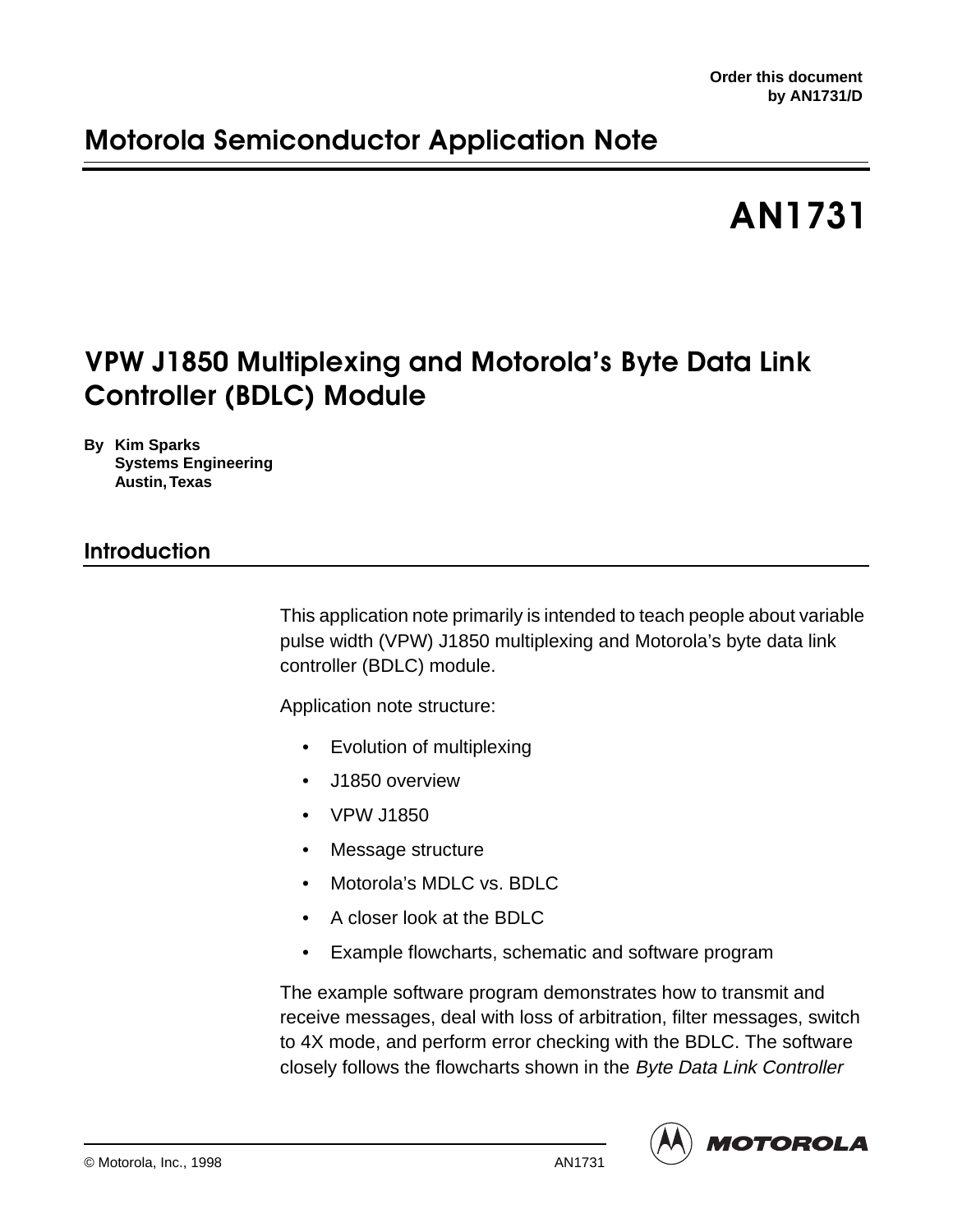Reference Manual , Motorola document number BDLCRM/AD. It is recommended that the reference manual be used in conjunction with this application note.

#### Evolution of Multiplexing

Over the years, there has been an evolution in how communication is handled between electronic devices within automobiles. Traditionally, a wiring harness carried messages throughout the car. But with the dramatic increase in the amount of electronics in a car, the wiring harness grew in complexity, expense, and weight. It soon became a nightmare to install, and its overall reliability declined.

In an effort to alleviate some of the problems created by the growing wiring harness, the automotive manufacturers started installing communication buses that allowed multiple electronic devices to communicate via shared wiring. Not only did this eliminate wires from the wiring harness, but also connectors and duplicate sensors.

The cost savings due to these bus architectures made them immediately popular with the automotive manufacturers, and, consequently, several UART (universal asynchronous receiver transmitter) protocols emerged. Unfortunately, the manufacturers did not standardize on the same multiplexing strategies, which resulted in the automotive suppliers constantly struggling to keep up with the nuances in the technology. It became such a burden that the Society of Automotive Engineers (SAE) decided to standardize the allowable multiplexing networks within automobiles, which resulted in three classes of data communications standards. Each class is designed with specific systems in mind. See **[Table 1](#page-2-0)** for details on each class of communication.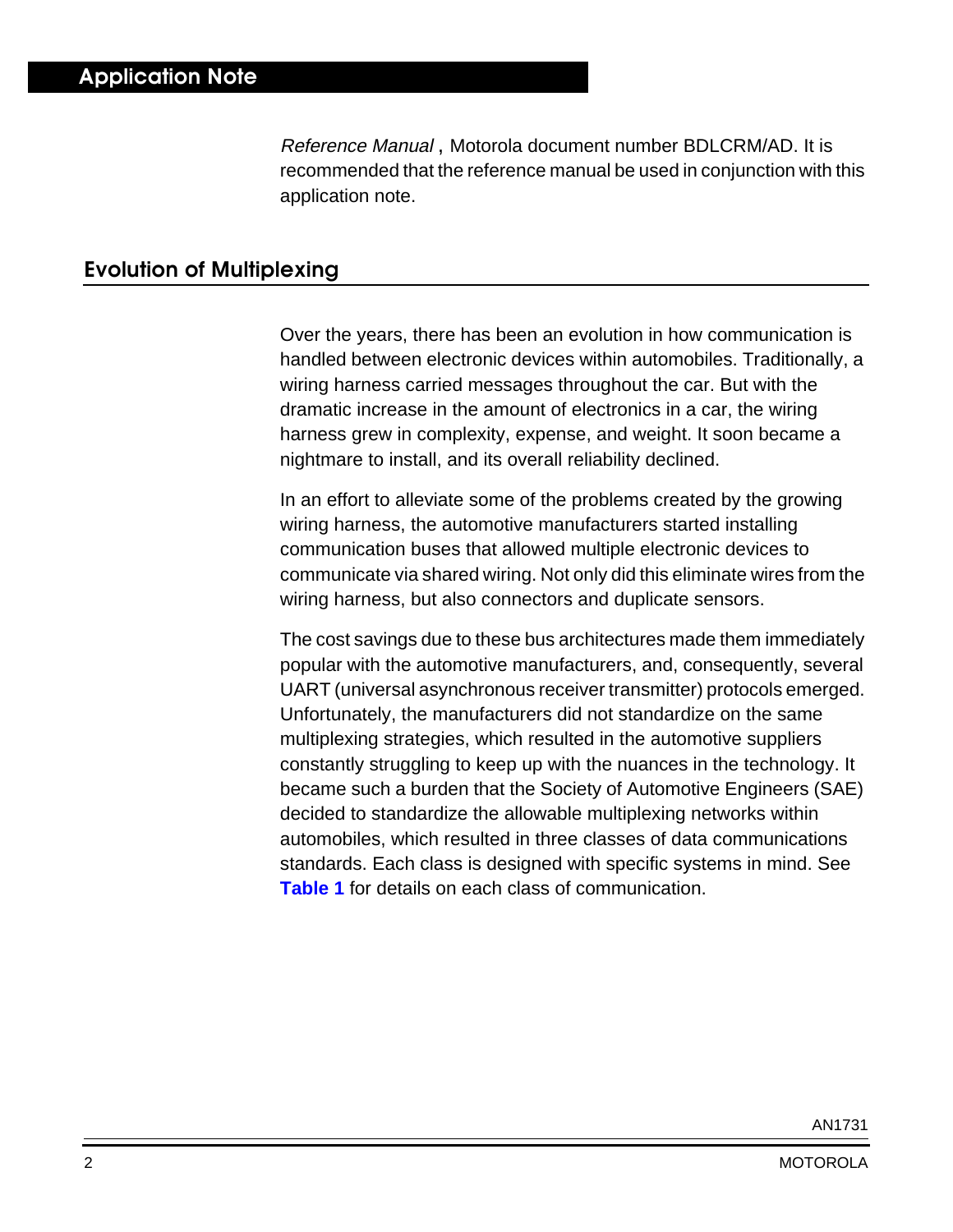<span id="page-2-0"></span>

|                                       | <b>Class A</b>                 | <b>Class B</b>       | <b>Class C</b>         |  |
|---------------------------------------|--------------------------------|----------------------|------------------------|--|
| <b>Speed</b>                          | Low                            | <b>Medium</b>        | High                   |  |
| <b>Bit timings</b>                    | < 10 Kbits per second<br>(bps) | 10 Kbps to 125 Kbps  | 125 Kbps to 1+ Mbps    |  |
| Comfort systems<br><b>Application</b> |                                | Non-critical systems | Human-critical systems |  |

**Table 1. SAE-Approved Classes of Data Communications**

Today's cars rely heavily on multiplexing, and the benefits are far reaching. The most apparent benefit is the reduction of hardware. This drives down cost and mechanical failures, but increases the need for more sophisticated software controlling the devices (or nodes) on a bus. Even the slightest software bug can be as catastrophic as a hardware defect. Motorola has addressed this issue by producing microcontrollers with FLASH memory that can be reprogrammed over a multiplex bus. In the future, automotive manufactures will be using both multiplexing technology and FLASH technology to ensure that each node on the bus has the latest revision of software during the entire life of the car.

### J1850 Overview

For nodes that need to communicate at medium speeds, the class B data communications network is used. To communicate at this speed, at the present time SAE has approved one bus architecture called J1850, which is an open architecture bus allowing nodes to be added or deleted easily without affecting other nodes. See **[Figure 1](#page-3-0)** for a diagram of the typical nodes connected to a J1850 bus.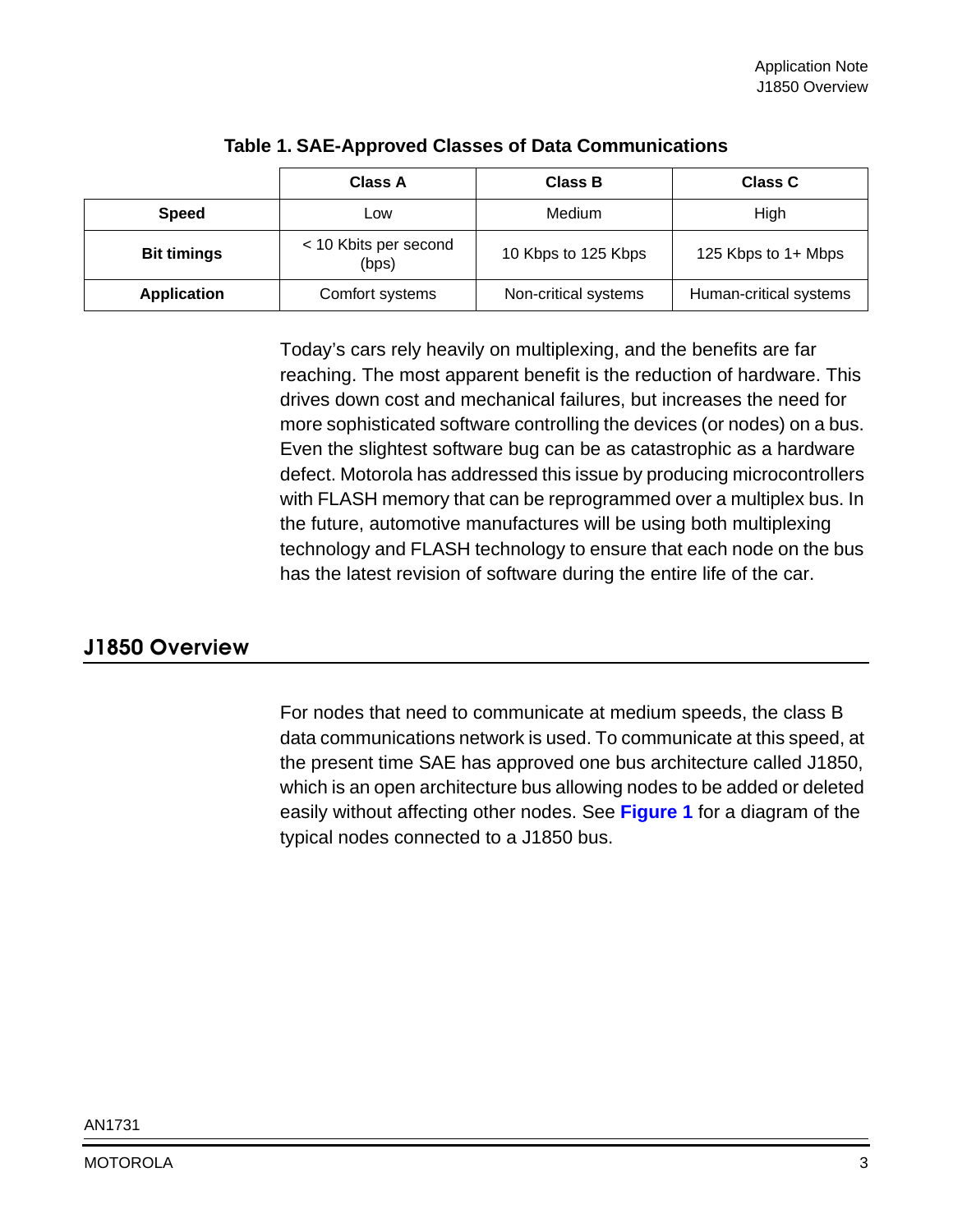<span id="page-3-0"></span>

### **AUTOMOTIVE MULTIPLEX SYSTEM**

Serial data Communications: Allows for all electronic systems to communicate with each other and an external Diagnostic port

#### **Figure 1. J1850 System Example**

J1850 is widely accepted in the U.S. automotive world because it is flexible enough to satisfy both simple and complex applications. The architecture is so flexible that during its development two separate messaging protocols emerged:

- Variable pulse width modulation (VPW)
- Pulse width modulation (PWM)

Both of these protocols map to the International Standards Organization's (ISO) Open Systems Interconnection (OSI) model. The ISO organization is responsible for setting the standards for applications that run over a network. Their OSI model is composed of seven layers that networks attempt to conform to. Of these seven layers, VPW and PWM have the same application and data link layers. Since they have the same application layer, they both use the same messages, filtering schemes and diagnostic codes. Conforming to the same data link layer ensures that the addressing strategy, message buffering, arbitration, framing, error detection, and many other aspects of data transmission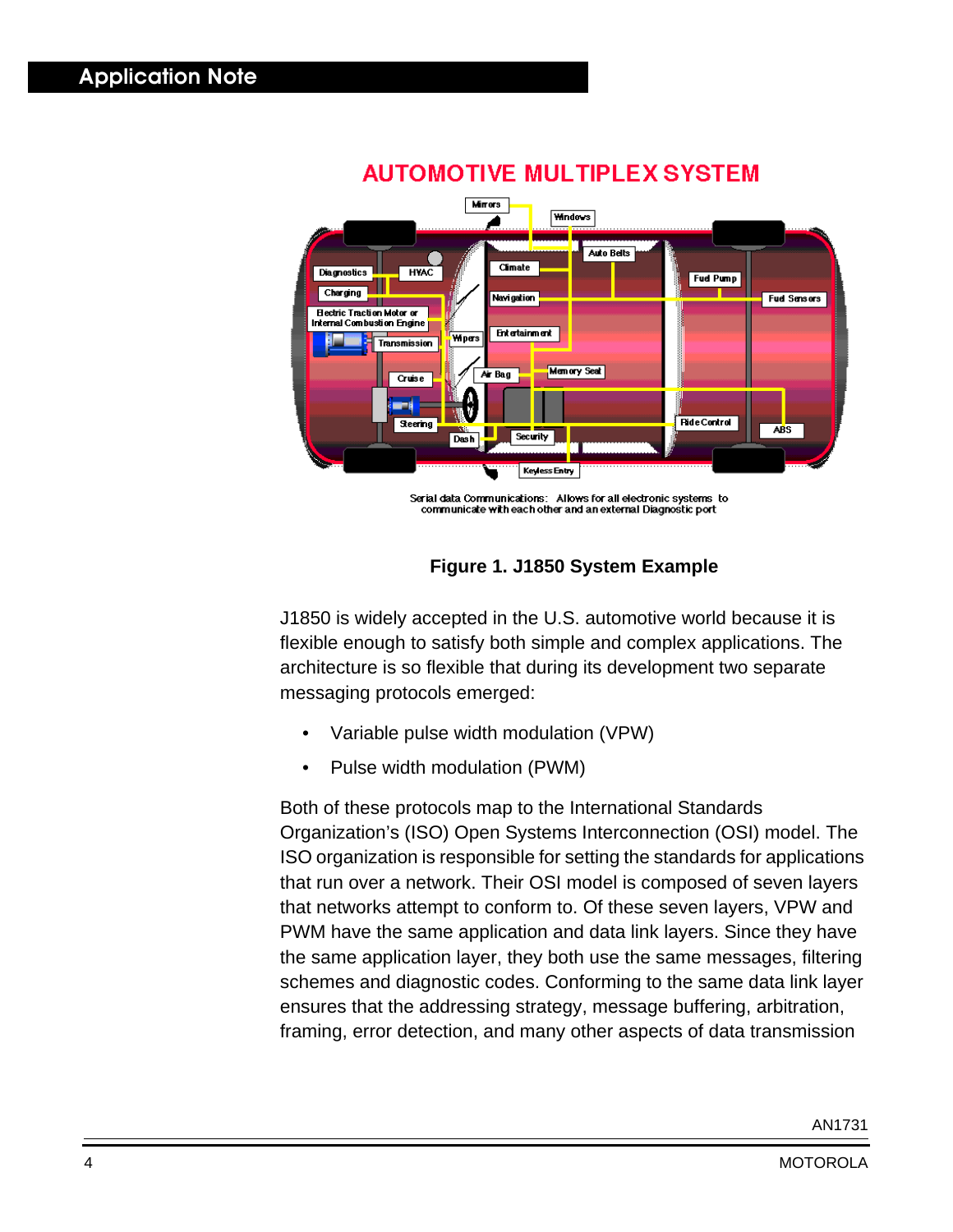are handled the same. (See the SAE J1850 specification for more information on the application and data link layers.)

In the OSI model, VPW and PWM differ in the physical layer. This layer defines the physical methods used to transmit and receive data on a J1850 bus, including wiring, signal types, and bit timings. **Table 2** shows the main differences in the physical layer.

|                 | <b>VPW</b>  | <b>PWM</b> |
|-----------------|-------------|------------|
| <b>Bit rate</b> | 10.4 Kbps   | 41.6 Kbps  |
| Bit pulse width | Variable    | Constant   |
| Media           | Single wire | Dual wire  |

**Table 2. Physical Layer Differences Between VPW & PWM J1850**

The PWM messaging structure works just like a standard PWM with the level of the signal representing a logic 1 or 0. VPW messaging is quite different. Not only does the state of the bus determine a logic 1 or 0, but also the width of a pulse.

### VPW J1850

The physical layer of a VPW J1850 bus is a single wire that can have up to 32 nodes connected to it. This includes any diagnostic equipment that will be connected to the car by the manufacturer or dealer in the future. The maximum length of the bus can be 35 meters within a car, with an additional 5 meters connected externally for diagnostic equipment.

A VPW bus operates in two states:

- Active In the active state, the bus is driven between 6.25 V and 8.00 V.
- Passive In the passive state, the bus is pulled down to between 1.5 V and 0 V.

As each bit of a message is transmitted, there is always a transition between states. Therefore, the message is made up of a series of high,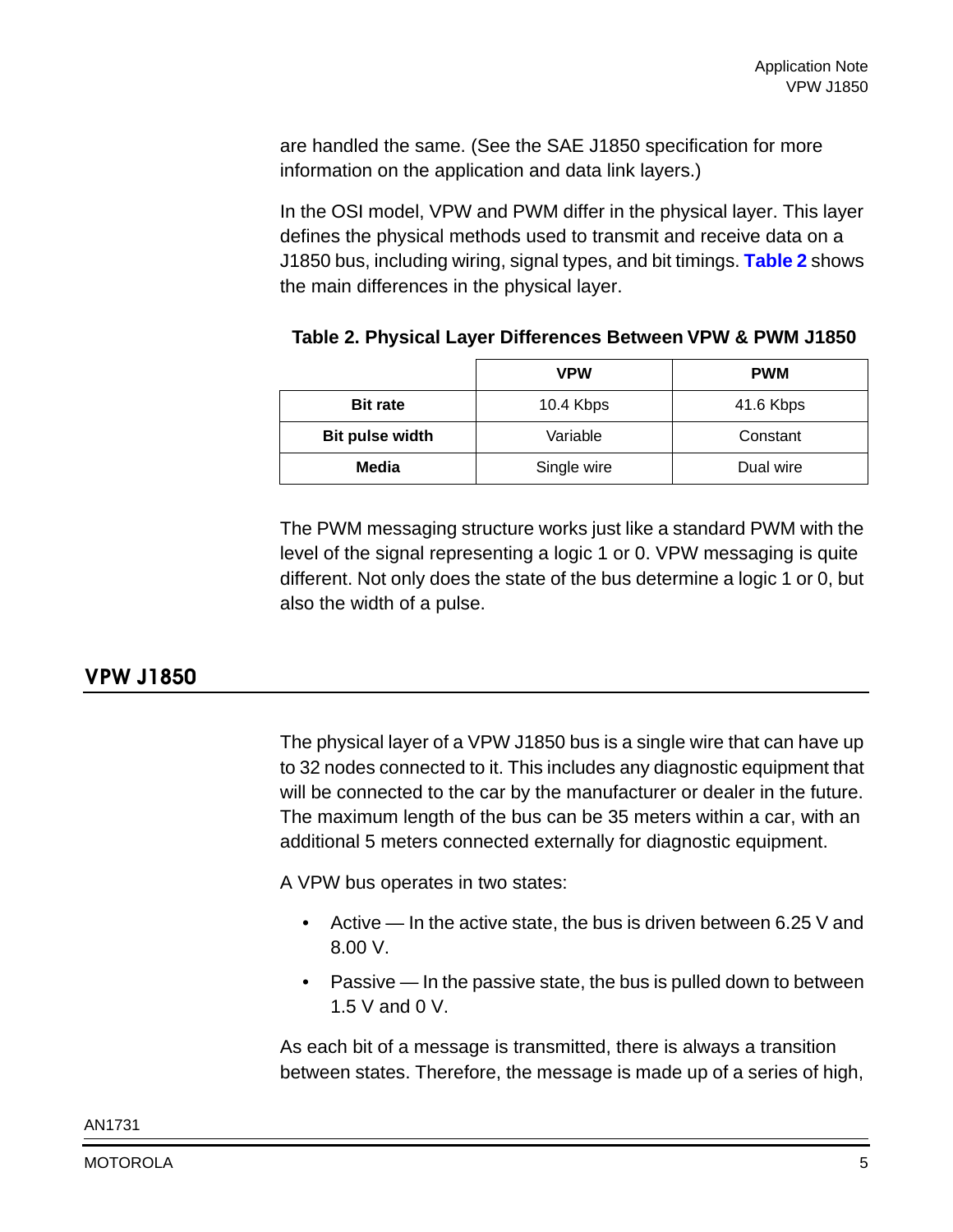low, high, low, etc. pulses. Logic 0s and 1s are uniquely encoded into both the active and passive states by varying the width of the pulse. Only two pulse widths are used when encoding data, either a short of 64 µs or a long of 128 µs. **Figure 2** shows how 0s and 1s are encoded in the passive and active states.



**Figure 2. VPW Logic 0 and Logic 1**

The 64  $\mu$ s and 128  $\mu$ s bit timings are only nominal timings. It doesn't make sense to place strict timing specs on signals that have to travel a considerable distance in a noisy environment. SAE recognized this and placed liberal specifications on the allowable bit timings. **[Table 3](#page-6-0)** shows the valid ranges. Notice that the receiver specs are even more tolerant than the transmitter specs. This is understandable, considering most of the noise will be injected while the message is traveling to a node.

Another problem inherent to single wire buses is grounding. With a single wire, it is assumed that all the nodes on the bus are using the exact same ground. If the nodes are at different ground levels, then ground offset problems can result. In this case, the transmitting node sends a message with the correct bit timings and pulse levels according to its ground. But, the receiving node has a different ground, so the bit timings look either slightly longer or shorter than nominal. Usually, this isn't a problem because of the tolerant specs. However, if the difference in ground levels is severe enough, then an invalid symbol error may occur on the bus.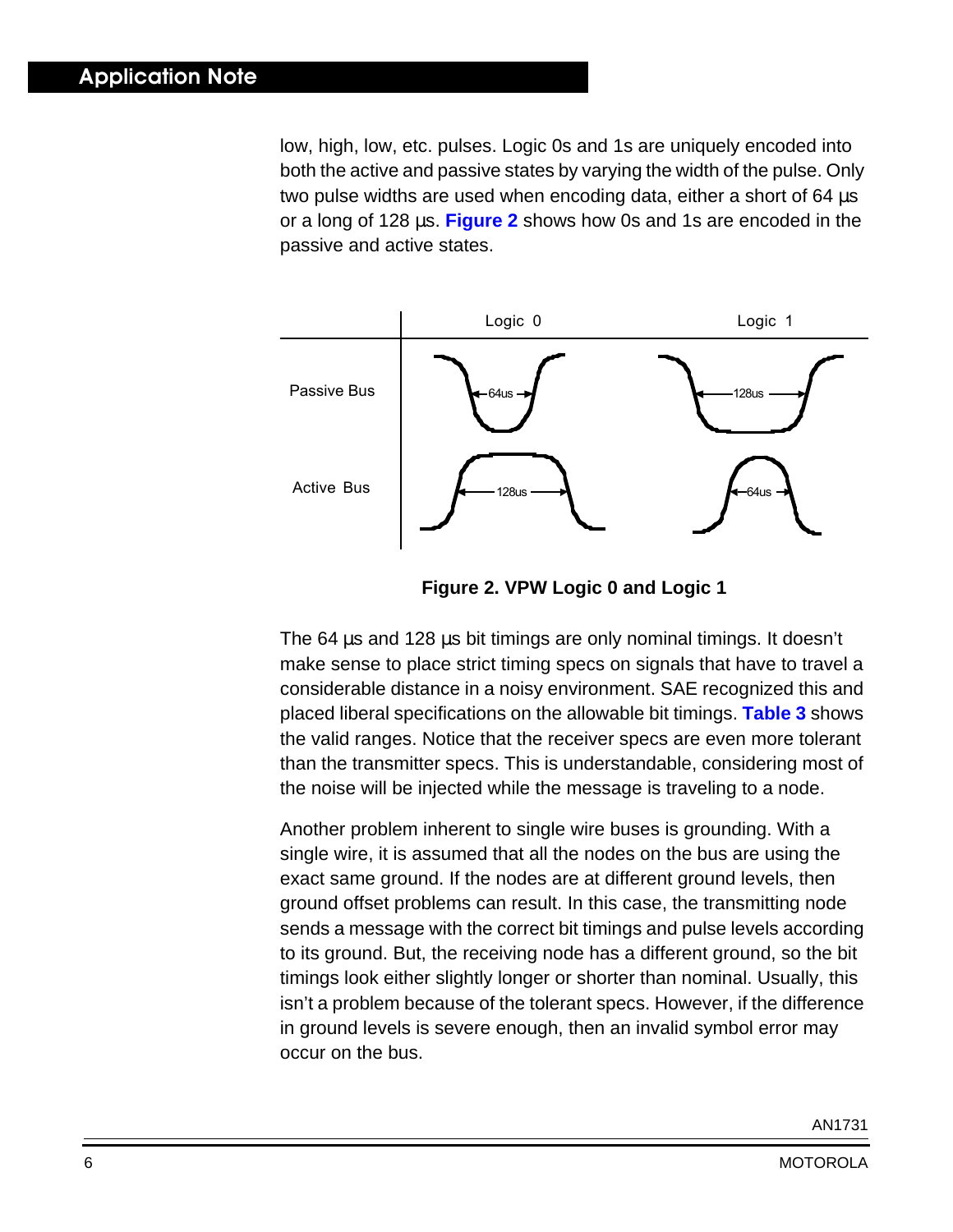<span id="page-6-0"></span>

| Symbol      | Tx, Min    | Tx, Nom | Tx, Max    | Rx, Min | Rx, Max    |
|-------------|------------|---------|------------|---------|------------|
| Short pulse | $\geq$ 49  | 64      | $\leq 79$  | >34     | ≤96        |
| Long pulse  | $\geq$ 112 | 128     | ≤145       | >96     | $≤163$     |
| SOF/EOD     | $\geq$ 182 | 200     | $\leq$ 218 | >163    | $\leq$ 239 |
| <b>EOF</b>  | $\geq 261$ | 280     | N/A        | >239    | N/A        |
| <b>BRK</b>  | $\geq$ 280 | 300     | ≤5,000     | >239    | $< 1.0$ s  |
| <b>IFS</b>  | $\geq$ 280 | 300     | N/A        | >280    | N/A        |

**Table 3. VPW Pulse Width Times (**µ**s)**

One other issue that should be addressed is how noise emissions are controlled. Since the J1850 messages travel down a single wire bus at 10.4 Kbps, some people will be concerned that noise will be radiated into other systems. After all, a single wire radiates substantially more noise than a twisted pair of wires. This was taken into consideration when the VPW architecture was designed, and it was decided that the signal had to be wave-shaped to meet specific rise and fall times. By smoothing the sharp corners of the waveform, the noise can be effectively reduced. See **Figure 3** for an example pulse.



**Figure 3. VPW Signal Example Pulse**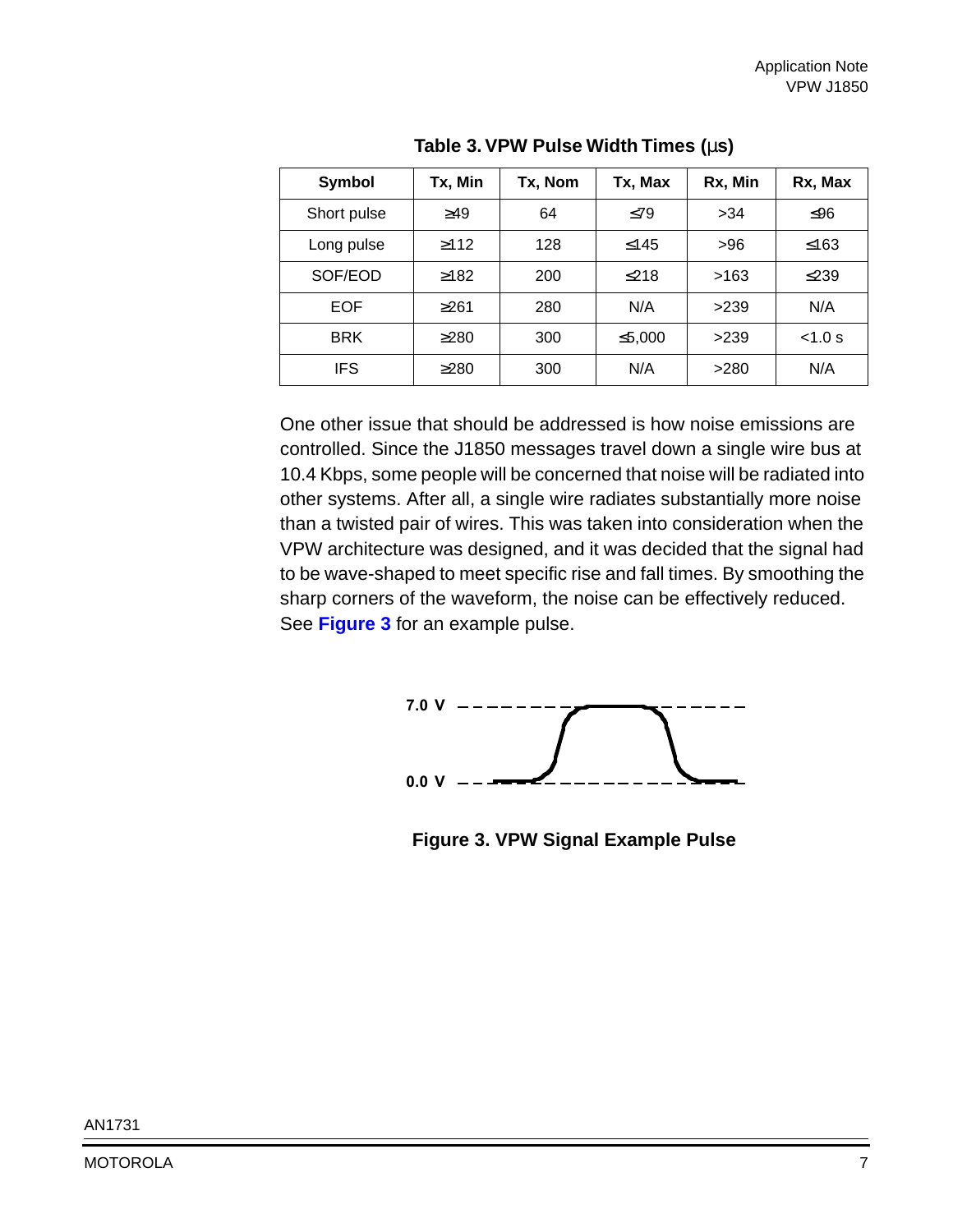### Message Structure

A legal J1850 message can have several formats. **Figure 4** shows the structure of a full message. The BDLC reference manual contains a more detailed description of each of these fields.

| SOF | Header | Data | $\cdots$ | Data<br>N | CRC | FOD<br>-<br>____ | <b>NB</b> | IER |  | N<br>'⊢ | .<br>$\sim$ |  |
|-----|--------|------|----------|-----------|-----|------------------|-----------|-----|--|---------|-------------|--|
|-----|--------|------|----------|-----------|-----|------------------|-----------|-----|--|---------|-------------|--|

#### **Figure 4. General Message Format**

Every message begins with a start-of-frame (SOF) symbol. This is an active pulse that remains high for nominally 200 µs. Its unique bit timing sets it apart from other symbols on the bus, such that all the nodes will know exactly when a message is starting.

Following the SOF is the header information. Either one byte or three bytes is used for header information. There are two different kinds of 1 byte headers, either the single byte header or the 1-byte consolidated header. The difference between the two is bit 4. For the 1-byte consolidated header, bit 4 must be set to a 1 to signal the receiver that a 1-byte consolidated header is being used, instead of a 3-byte consolidated header. The 3-byte consolidated header consists of a priority/message type byte, target address byte, and source address information byte. **[Figure 5](#page-8-0)** shows the different types of headers approved by SAE.

At this point, realizing the significance of the header byte is important. Since a VPW bus is masterless, meaning that each node has an equal opportunity to transmit a message on an idle bus, there has to be a way to resolve conflicts when multiple nodes try to transmit at the same time. The method SAE has approved is called bit-by-bit arbitration, which is a non-destructive way of allowing the node with the highest priority to win control of the bus. The arbitration process begins with the SOF and usually ends with the header information. As the nodes go through arbitration, they start transmitting simultaneously. An active state always dominates over a passive, or a zero always dominates a one. Therefore, whichever message has a lower value in the header information wins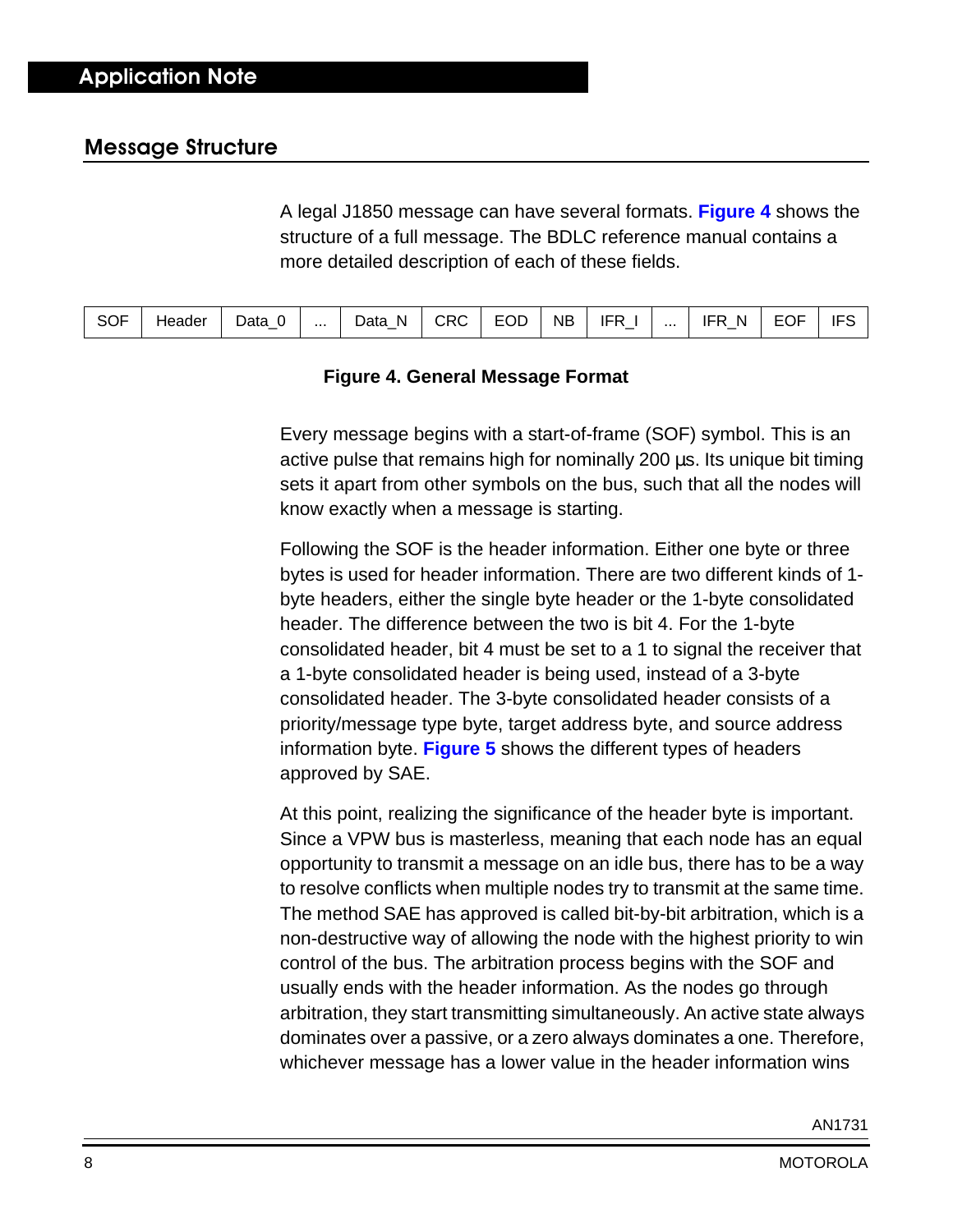arbitration. If the nodes are arbitrating with the same header information, then arbitration continues through every byte of the message until one node wins.

#### **Single Byte Header**

<span id="page-8-0"></span>

| Bit 7                  | Bit 6 | Bit 5 | Bit 4 | Bit 3 | Bit 2 | Bit 1 | Bit 0 |
|------------------------|-------|-------|-------|-------|-------|-------|-------|
| Message ID (256 bytes) |       |       |       |       |       |       |       |

#### **1-Byte Form of Consolidated Header**

| Bit 7                  | Bit 6     | Bit 5                     | Bit 4   | Bit 3 | Bit 2             | Bit 1                | Bit 0 |
|------------------------|-----------|---------------------------|---------|-------|-------------------|----------------------|-------|
| $\pmb{\mathsf{X}}$     | $\lambda$ | $\checkmark$<br>$\lambda$ | $H = 1$ | X     | $\checkmark$<br>ᆺ | $\cdot$<br>$\lambda$ | X     |
| Message ID (128 bytes) |           |                           |         |       |                   |                      |       |

#### **3-Byte Form of Consolidated Heade**r

| Byte 1                                                                                          | Byte 2         | Byte 3         |
|-------------------------------------------------------------------------------------------------|----------------|----------------|
| Priority level?<br>IFR required?<br>Functional / physical addressing?<br>Specific message type? | Target address | Source address |

#### **Figure 5. SAE-Approved Header Formats**

Following the header information are the data bytes. The maximum number of data bytes that SAE allows in a normal J1850 message is 12, which will be transmitted most significant bit (MSB) first. Once all the data is transmitted, a cyclic redundancy check (CRC) byte is calculated and appended to the message. The microcontroller's hardware generates the CRC by feeding the header and data bytes into the polynomial  $P(X) = X^8 + X^4 + X^3 + X^2 + 1$ . The resulting byte is appended to the outgoing message. On the other end, when the message is received by the receiving node, it shifts the header, data, and CRC bytes through the CRC circuitry. The circuitry performs another polynomial calculation that should produce \$C4 (hex). If it doesn't, then the receiving node should flag the sender that an error has occurred. If the result does equal \$C4 (hex), then it is safe to assume the data received is accurate.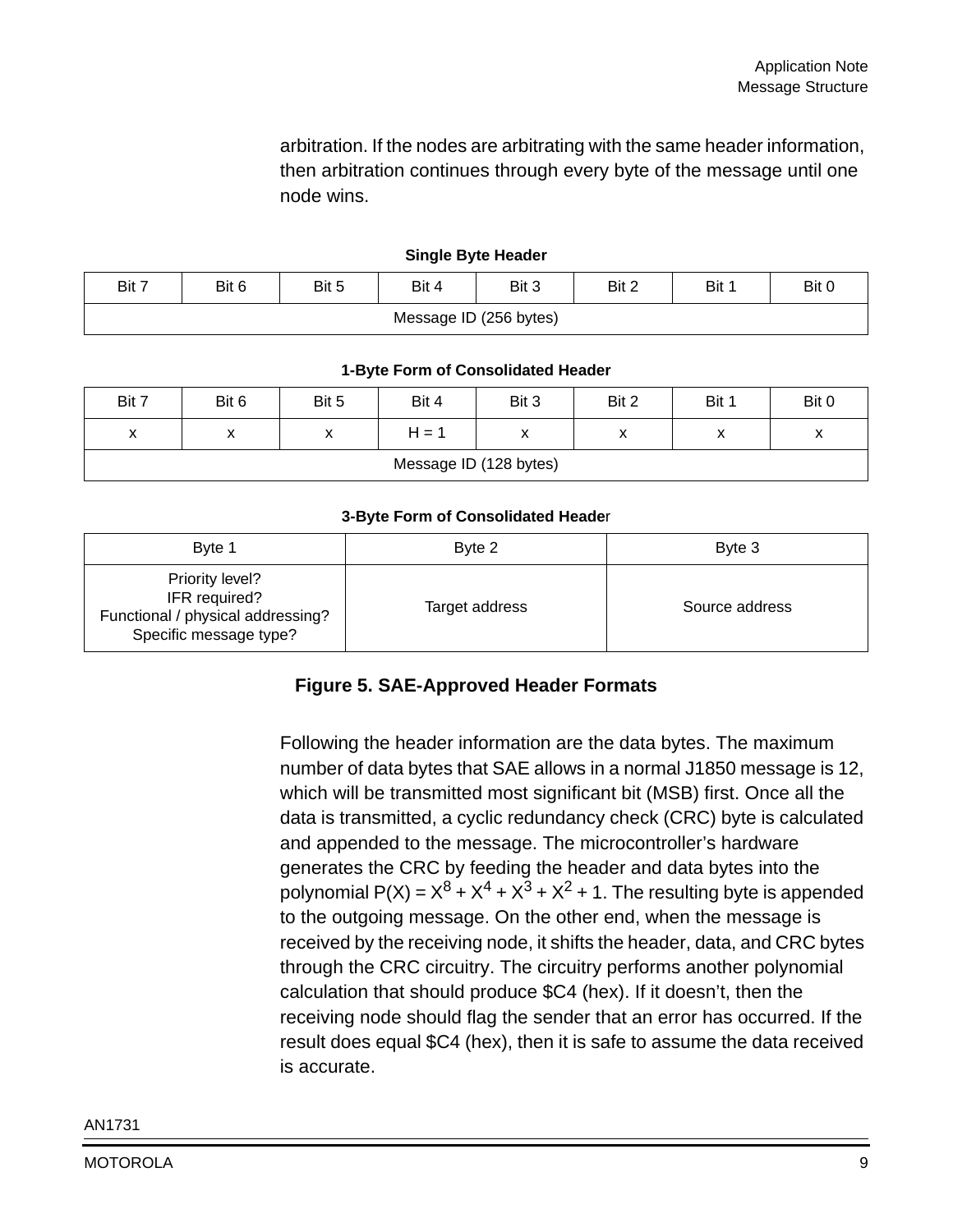### Motorola's MDLC vs. BDLC

Motorola has developed two modules that can communicate on an SAE J1850 10.4- Kbps VPW bus:

- Message data link controller (MDLC)
- Byte data link controller (BDLC)

These names refer to how the module handles transmitting and receiving messages on the bus, either an entire message at a time or a byte at a time. Both modules are designed to perform the critical J1850 protocol requirements automatically, such as automatic transmission synchronization to bus frame slots, calculation/auto-insertion/checking of message CRCs, and checking for symbol/framing errors.

The MDLC was the first integrated J1850 module on an 8-bit microcontroller. It is optimized for messages that require a 3-byte header, CRC, and no IFR. One transmit and two receive buffers are built into the MDLC's hardware. Each buffer is 11 bytes long, which means that only 11 data bytes can be transmitted in a message. However, since there are two receive buffers, a message of any length can be received correctly by the module.

There are several benefits to having built-in buffers like the MDLC. For instance, it makes transmitting and receiving messages easy from a software point of view. When a transmission fails to go out due to a loss of arbitration, the hardware is designed to retransmit the message automatically once the bus is available. Again, this reduces the amount of user code needed. Aside from software savings, the MDLC also affords hardware savings because it has a built-in transceiver.

The next integrated J1850 module that was developed by Motorola is the BDLC. As the name implies, it deals with messages on a byte-by-byte basis, unlike the MDLC which handles entire messages at a time. The BDLC was intended to be a more simplistic MDLC, where the user software has more control over how the node reacts to messages on the bus. One example of this is how filtering is handled by the BDLC. Since the user's software can evaluate each byte as it is being received, the software can determine whether to process or ignore the message. With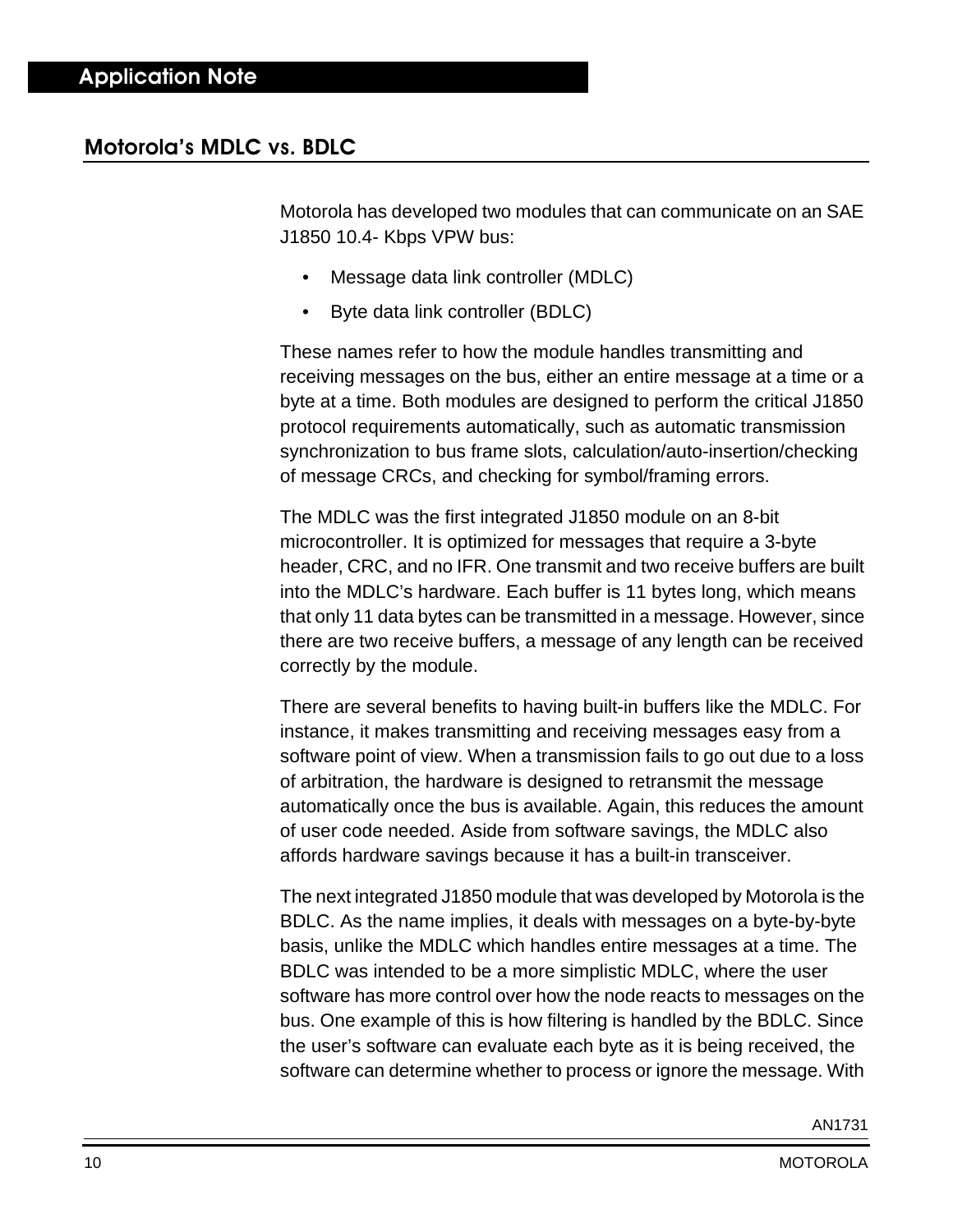this added control comes the price of needing more sophisticated software.

Another benefit of the BDLC is that it supports all the features in the J1850-VPW specification, including the optional ones, such as in-frame response. It has become a popular module and has been integrated on several families of microcontrollers, including the HC05, HC08, and HC12.

Similarities of the MDLC and the BDLC modules include:

- SAE J1850 compatible
- 10.4-Kbps variable pulse width (VPW) modulation format
- Digital noise filter
- Collision detection
- Hardware cyclical redundancy check (CRC) generation and verification
- Two power-saving modes with automatic wake up on network activity
- Polling and CPU interrupts available
- Receive block mode supported

Differences between the MDLC and the BDLC modules include:

- The MDLC cannot transmit in block mode, but the BDLC can.
- The MDLC can co-exist with devices supporting 4X mode, but it ignores all the 4X messages. The BDLC can receive messages in 4X mode, but cannot transmit in that mode.
- The MDLC automatically will try to retransmit a message when it loses arbitration during a transmission. The BDLC will generate an interrupt when the module loses arbitration, but the user's software must take care of retransmitting the message.
- The MDLC does not support in-frame response (IFR). The BDLC supports IFR types 0, 1, 2, and 3.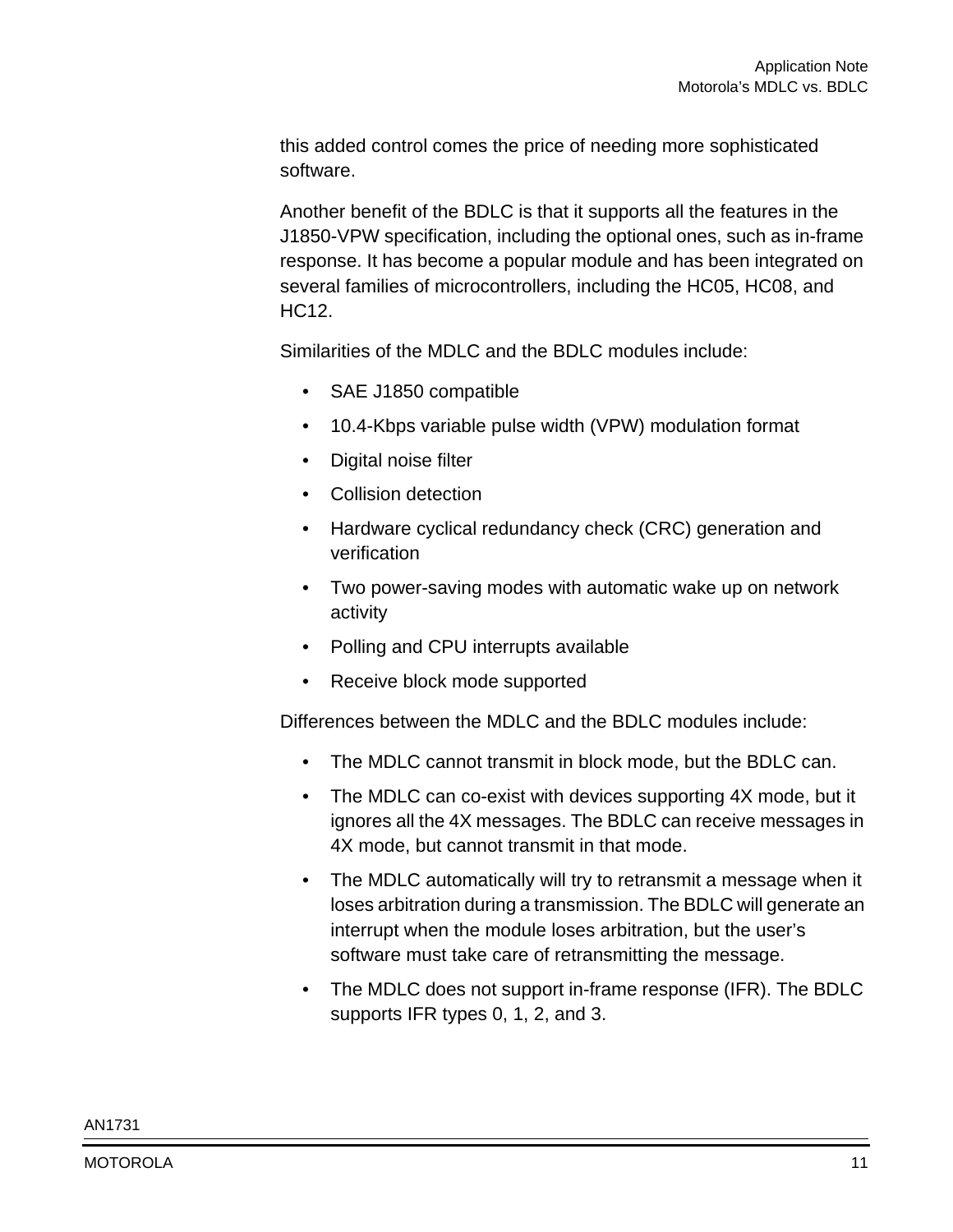• The MDLC has a built-in transceiver, whereas an external transceiver must be provided for the BDLC for most parts. The BDLC modules that do not have built-in transceivers have analog and digital loopback modes for debugging the transceiver.

### A Closer Look at BDLC

|                                                                                              | For an in-depth description of the BDLC module, use the Byte Data Link<br>Controller Reference Manual. It provides information about the BDLC for<br>any HC05, HC08, and HC12 microcontroller. This section of the<br>application note explains some of the less intuitive features of the BDLC,<br>including:                                                 |
|----------------------------------------------------------------------------------------------|----------------------------------------------------------------------------------------------------------------------------------------------------------------------------------------------------------------------------------------------------------------------------------------------------------------------------------------------------------------|
|                                                                                              | How the BDLC is enabled                                                                                                                                                                                                                                                                                                                                        |
|                                                                                              | When receiver and transmitter circuitry is activated following a<br>reset                                                                                                                                                                                                                                                                                      |
|                                                                                              | What flags are set in the BDLC state vector register (BSVR) as a<br>result of an error                                                                                                                                                                                                                                                                         |
|                                                                                              | How an EOF flag can wake a part from wait mode<br>$\bullet$                                                                                                                                                                                                                                                                                                    |
|                                                                                              | How the digital loopback mode works with stop mode<br>$\bullet$                                                                                                                                                                                                                                                                                                |
| <b>How the BDLC</b><br>is Enabled                                                            | The BDLC does not have an enable bit like Motorola's SPI (serial<br>peripheral interface) and SCI (serial communications interface)<br>communications modules on microcontrollers. Instead, it is<br>automatically enabled during any type of microcontroller reset.                                                                                           |
| <b>When Receiver</b><br>and Transmitter<br>Circuitry is<br><b>Activated</b><br>After a Reset | The first thing the BDLC does following a reset is wait until it observes<br>an idle bus for $\sim$ 280 $\mu$ s or an EOF time period. When it sees this, it<br>enables the receiver circuitry and sets the EOF flag in the BSVR. At this<br>point, the BDLC is ready to receive messages, but first the EOF flag<br>should be cleared by the user's software. |
|                                                                                              | The only situation where the EOF flag will not be set after a reset is if the<br>ignore message bit (IMSG) in BDLC control register 1 (BCR1) is set at                                                                                                                                                                                                         |
|                                                                                              |                                                                                                                                                                                                                                                                                                                                                                |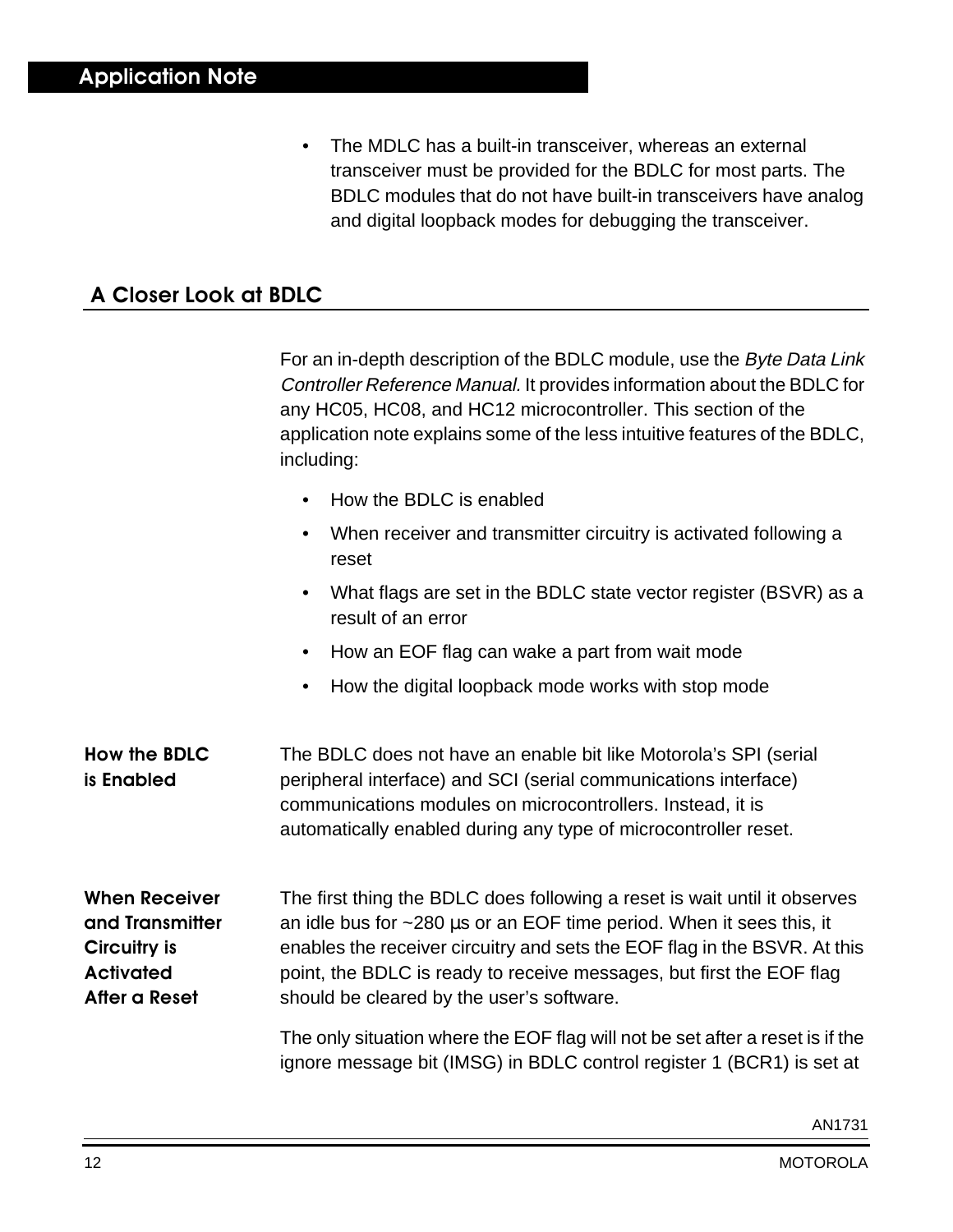the end of the 280-µs startup period. With IMSG bit set, all the BDLC interrupt requests are masked and the status bits in the BSVR are held in their reset state. Even with the EOF flag not being set, the receiver circuitry is still activated.

**NOTE:** It is recommended that the IMSG bit in BCR1 not be cleared by the user's software. The BDLC hardware automatically clears this bit when receiving a message, re-enabling the BDLC interrupts. The IMSG bit should be set only when the user has determined that the incoming message is of no interest.

> Similarly, the BDLC won't activate the transmitter circuitry until it observes a passive period of 20 µs on the bus or an inter-frame separator (IFS) time period. Since there isn't an IFS flag in the BSVR, this enable sequence is transparent to the user.

What Flags are Set in the BSVR as a Result of an Error The BDLC has two error flags: • CRC error flag

• Invalid symbol or out-of-range error flag

A CRC error occurs when the BDLC shifts an incoming message through its CRC error checking circuitry and the result is not correct. When this happens, the BDLC handles the error like this:

- While the data bytes are being received, the RDRF flag gets set as usual.
- When the erroneous CRC is received, first the RDRF flag is set because the CRC byte is received.
- Then the CRC error flag is set, because the result of the CRC polynomial calculation was not correct. This does not stop the reception of the rest of the message, so the EOD, NB, IFR, EOF, and IFS symbols are received as normal.
- At the end of the message an EOF flag will be set, just like it would be for a good message. At this point, the message is completely received, and the user's code should deal with the bad message appropriately.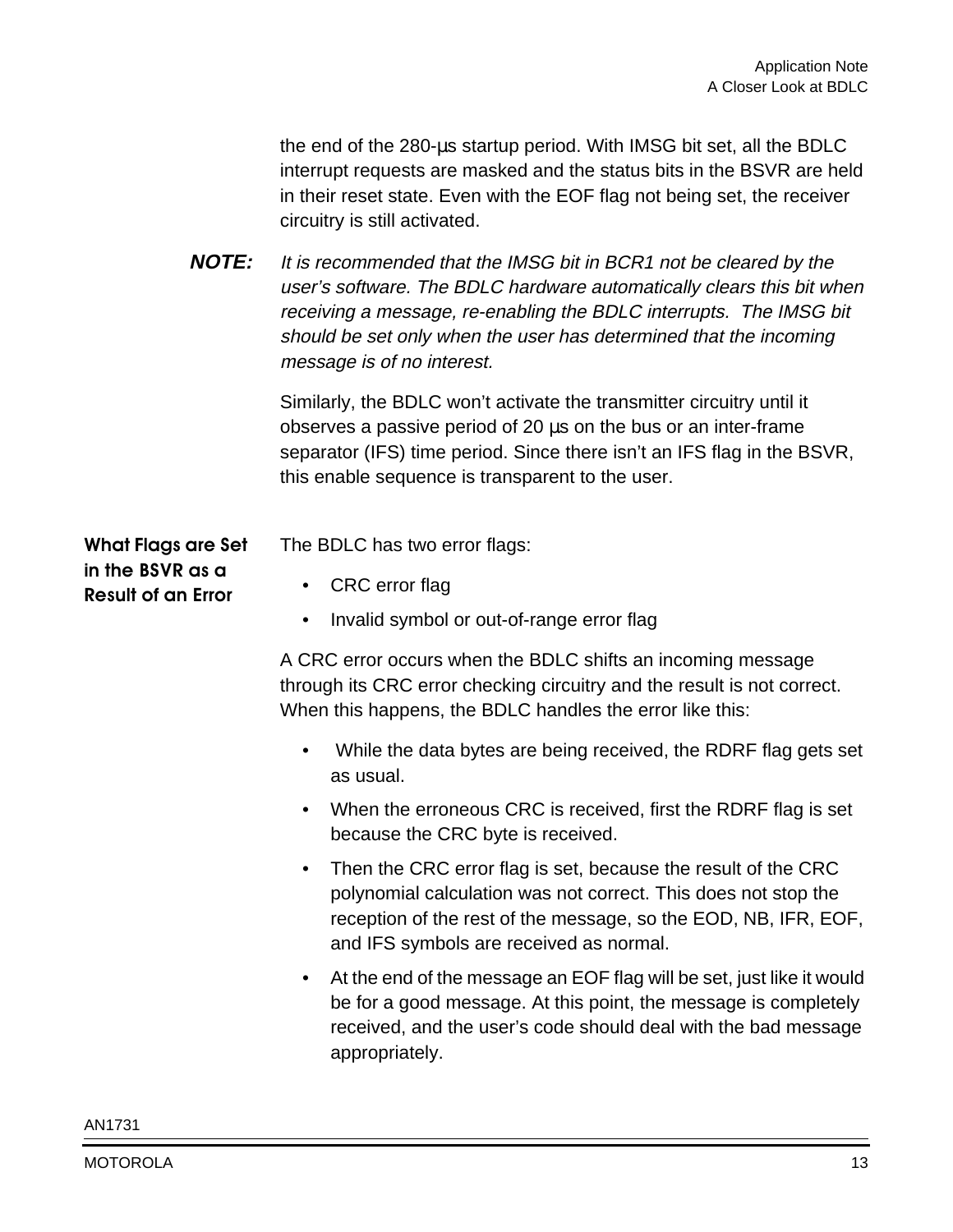| Once all the flags are cleared, the BDLC is ready to continue |
|---------------------------------------------------------------|
| transmitting and receiving messages.                          |

The invalid symbol or out-of-range error flag is handled slightly differently than the CRC error. This error flag encompasses all errors on the bus outside of the CRC error. Therefore, the user will not be able to determine exactly what caused the invalid symbol error. For this reason, the BDLC will stop transmitting a byte immediately if an error occurs during transmission and will set the invalid symbol flag. Likewise, if the BDLC receives a bad byte, it immediately will discard the incoming byte and set the invalid symbol flag. In this case, the BDLC waits until the bus is idle for an EOF time period (~280 µs) before receiving any new messages. The BDLC will signal that an EOF time period has expired by setting the EOF flag. After the invalid symbol and EOF flags are cleared, the BDLC is ready to continue communicating on the J1850 bus.

| How an EOF Flag | If the part is in wait mode with the internal clocks running, an EOF flag |
|-----------------|---------------------------------------------------------------------------|
| Can Wake a Part | will wake it up. Under most circumstances, this won't happen because      |
| from Wait Mode  | the EOF flag is generated only after a message is received, a reset, or   |
|                 | an invalid symbol.                                                        |

**NOTE:** Be careful to execute the WAIT instruction after the EOF interrupt after a reset or an invalid symbol.

How the Digital Loopback Mode Works with Stop Mode

When the digital loopback mode bit (DLOOP) is set in the BDLC control register 2 (BCR2), the transmit and receive pins are tied together internally. This works fine for all scenarios except one: when using digital loopback, stop mode, and an external transceiver that inverts the polarity of the receive pin. When using a transceiver that inverts the receive signal, most users clear the receive pin polarity bit (RXPOL) in the BDLC analog and roundtrip delay register (BARD). That way the receive pin is inverted back to normal orientation internally by the microcontroller.

If the STOP instruction is executed with the above hardware and software set up, then the transmit pin will idle low when not transmitting and the receive pin will see a high. This is because of the internal inverter on the receive pin and the DLOOP is set. When the STOP instruction is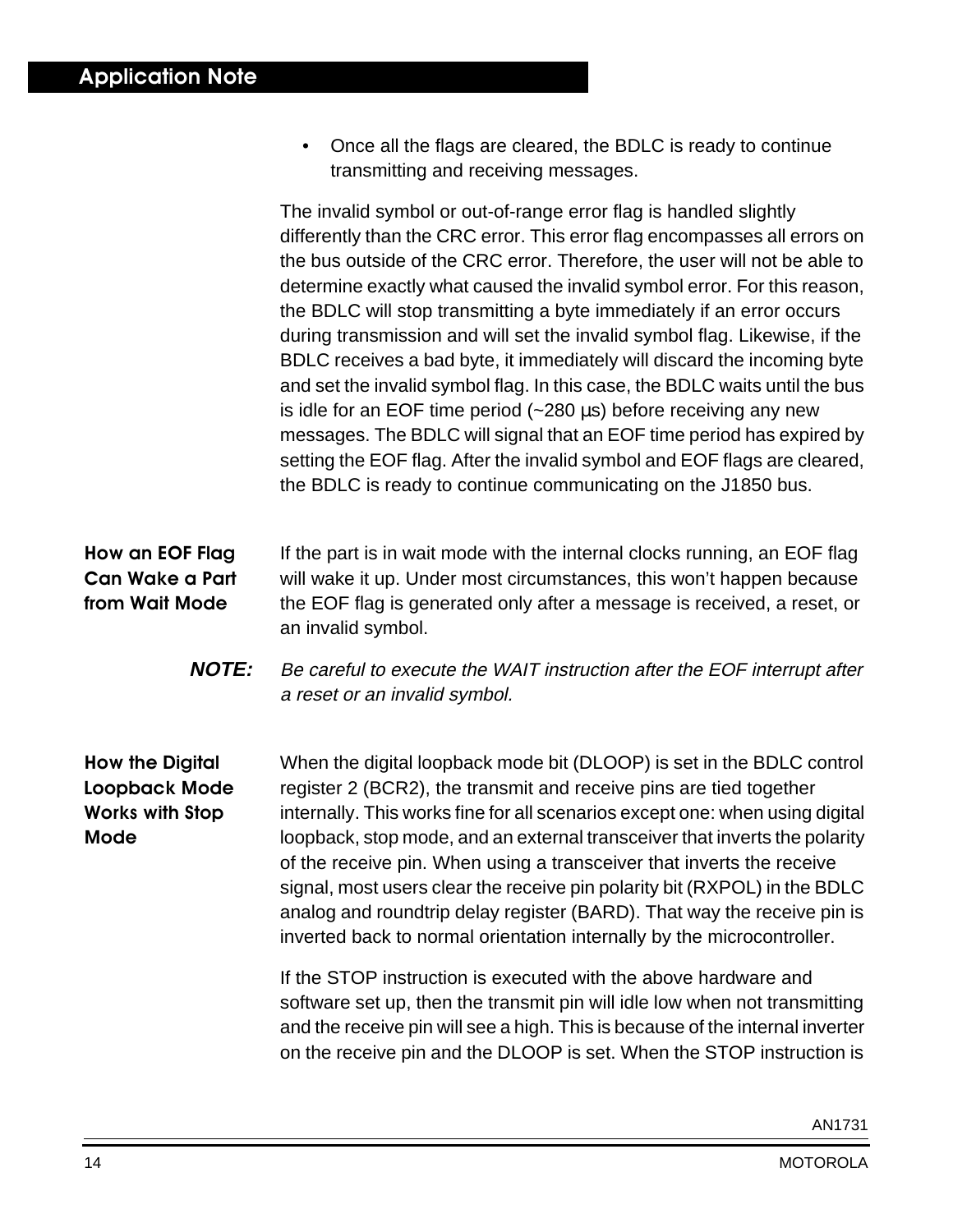executed with the two opposite polarities on the pins, the BDLC will interpret this as activity on the bus and immediately wake up the part.

The best way to work around this scenario is to put an inverter integrated circuit between the transceiver's RX pin and the microcontroller's BDRxD pin and set the RXPOL bit in the BARD to normal/true polarity.

### BDLC Example Software Program

Refer to the BDLC reference manual for generic flowcharts on initializing the BDLC, transmitting messages, receiving messages, and transmitting IFRs.

The program GEN\_BDLC in **Appendix A** shows one of the many ways of writing drivers for the BDLC. Its purpose is to demonstrate the main functionality of the BDLC module, including transmitting a message, receiving messages, filtering incoming messages, and dealing with loss of arbitration and various errors. It points out the correct sequence that should be used to program the module and any idiosyncrasies that the user may run into with the BDLC.

The comments in the program explain in detail how it works, but here's a brief description of what it does.

- Immediately after a reset, the message \$55 \$55 \$55 \$55 is loaded into a RAM buffer and is transmitted on the J1850 bus. That's the only transmission that the program performs, but it can be modified easily by loading the RAM buffer with another message and transmitting it.
- As far as receiving messages, the program is designed to receive any message that contains a \$55 in the second byte. It will filter out any message that doesn't meet this requirement. If the message \$6c \$55 \$01 \$04 is received, then the module will switch into 4X receive mode and start receiving messages at 41.6 Kbps.

The most important part of the program is how the BDLC interrupts are handled. For the HC08 Family of microcontrollers, a jump table is used to service the interrupts.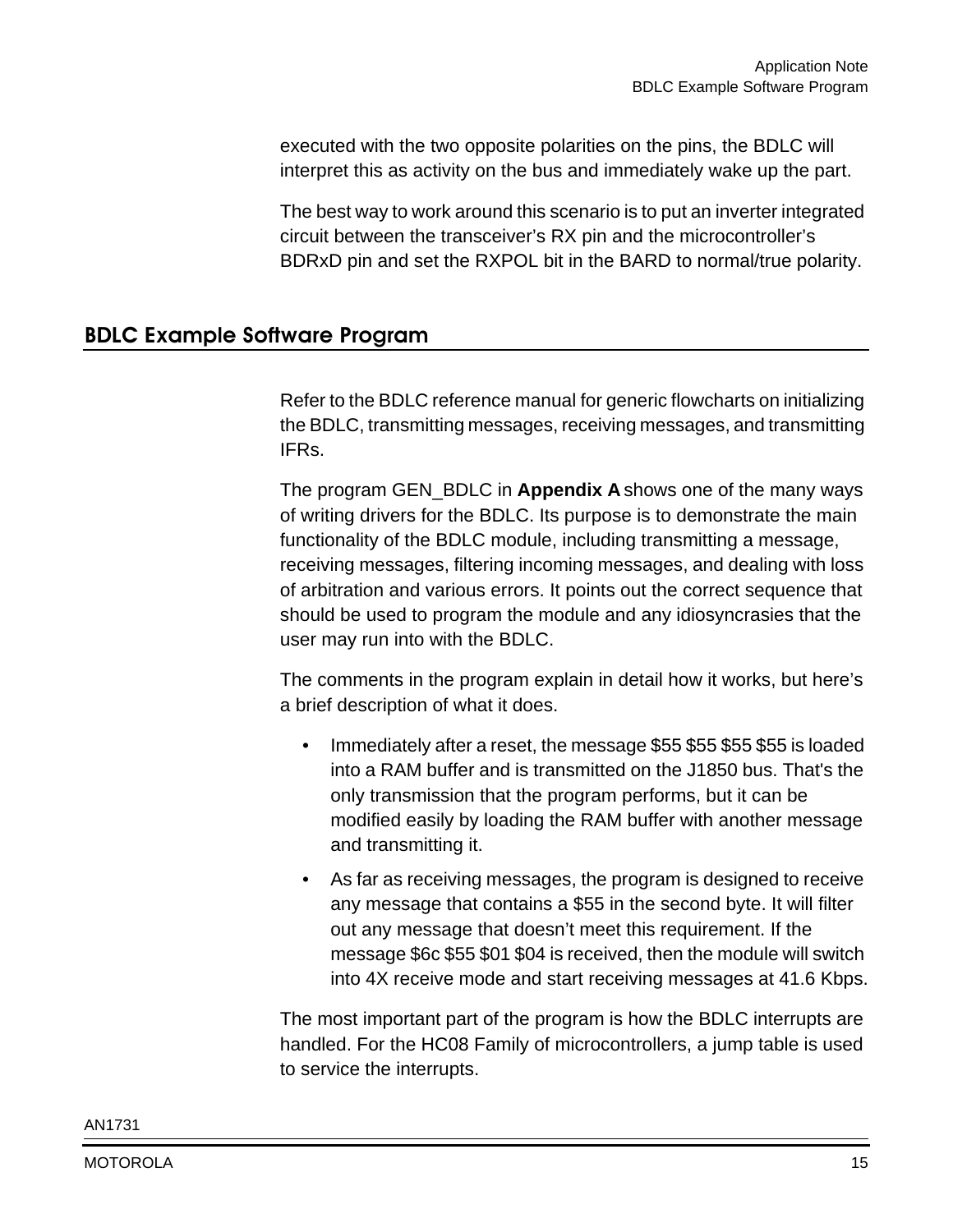**NOTE:** It is strongly recommended that interrupts are used with the BDLC with a jump table to ensure that data isn't lost.

> **[Figure 6](#page-16-0)** shows the flowchart of what happens when a BDLC interrupt occurs.

**[Figure 7](#page-19-0)** shows the schematic for the hardware set up.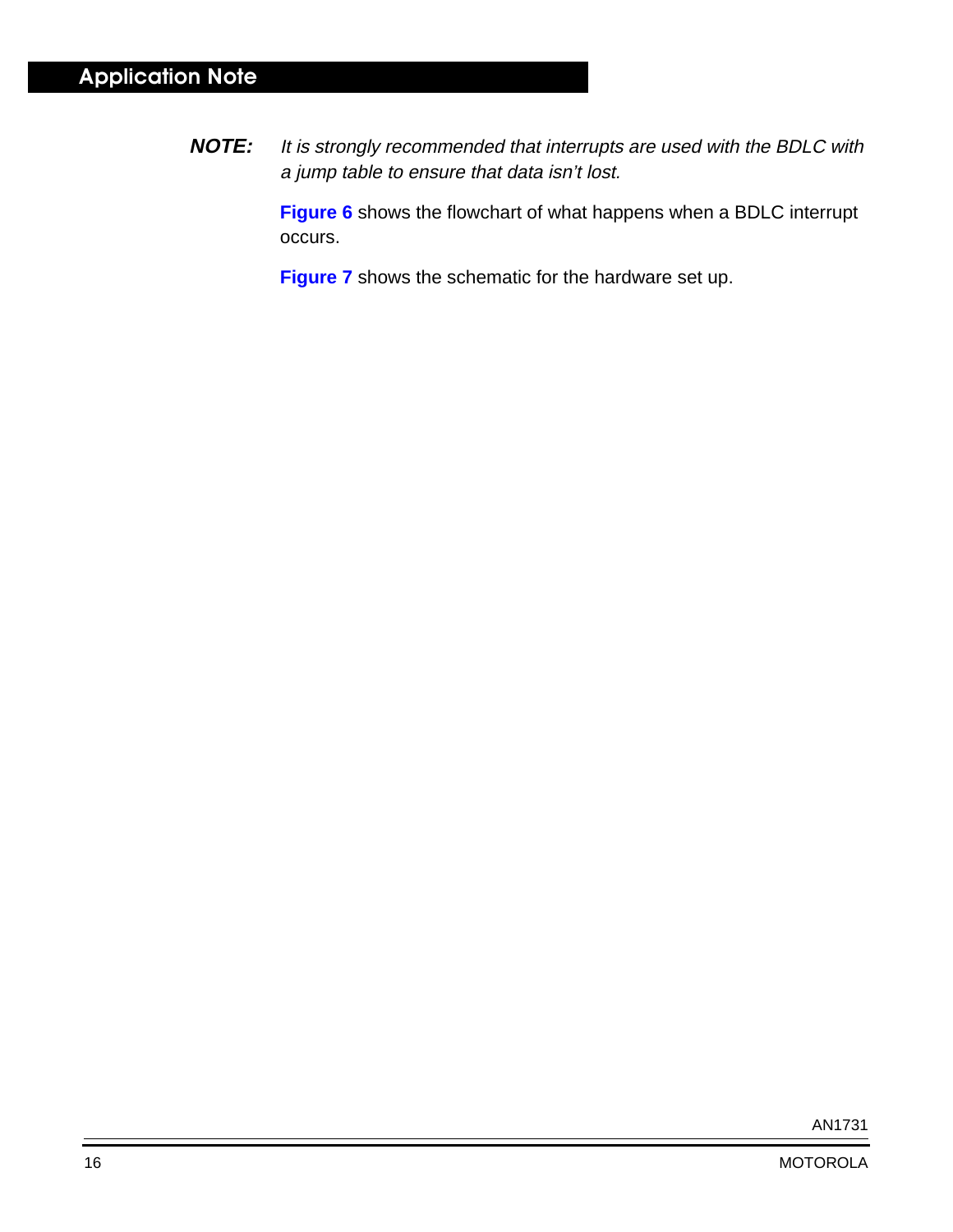<span id="page-16-0"></span>

**Figure 6. BDLC Interrupt Service Routine**

AN1731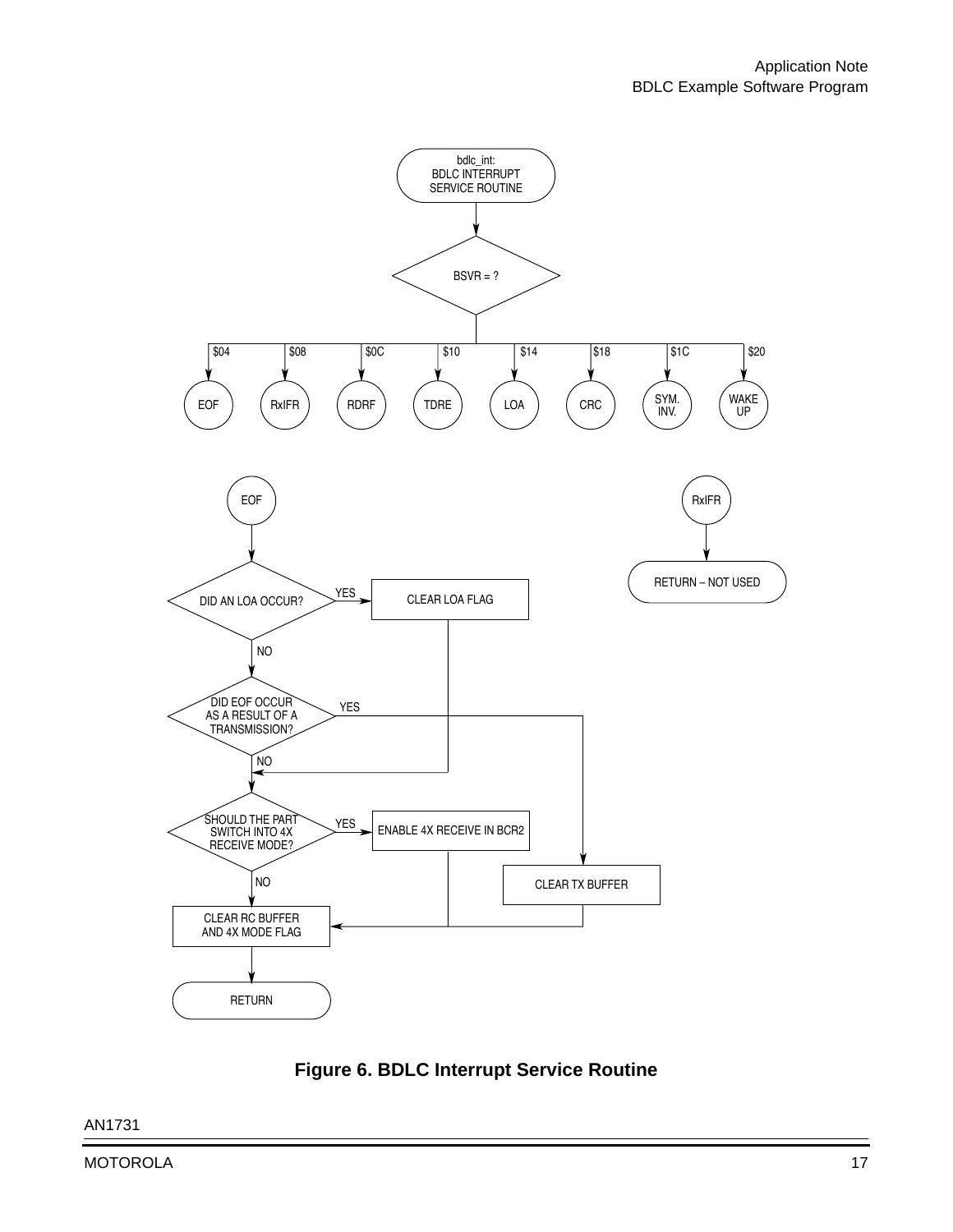

**Figure 6. BDLC Interrupt Service Routine, Continued**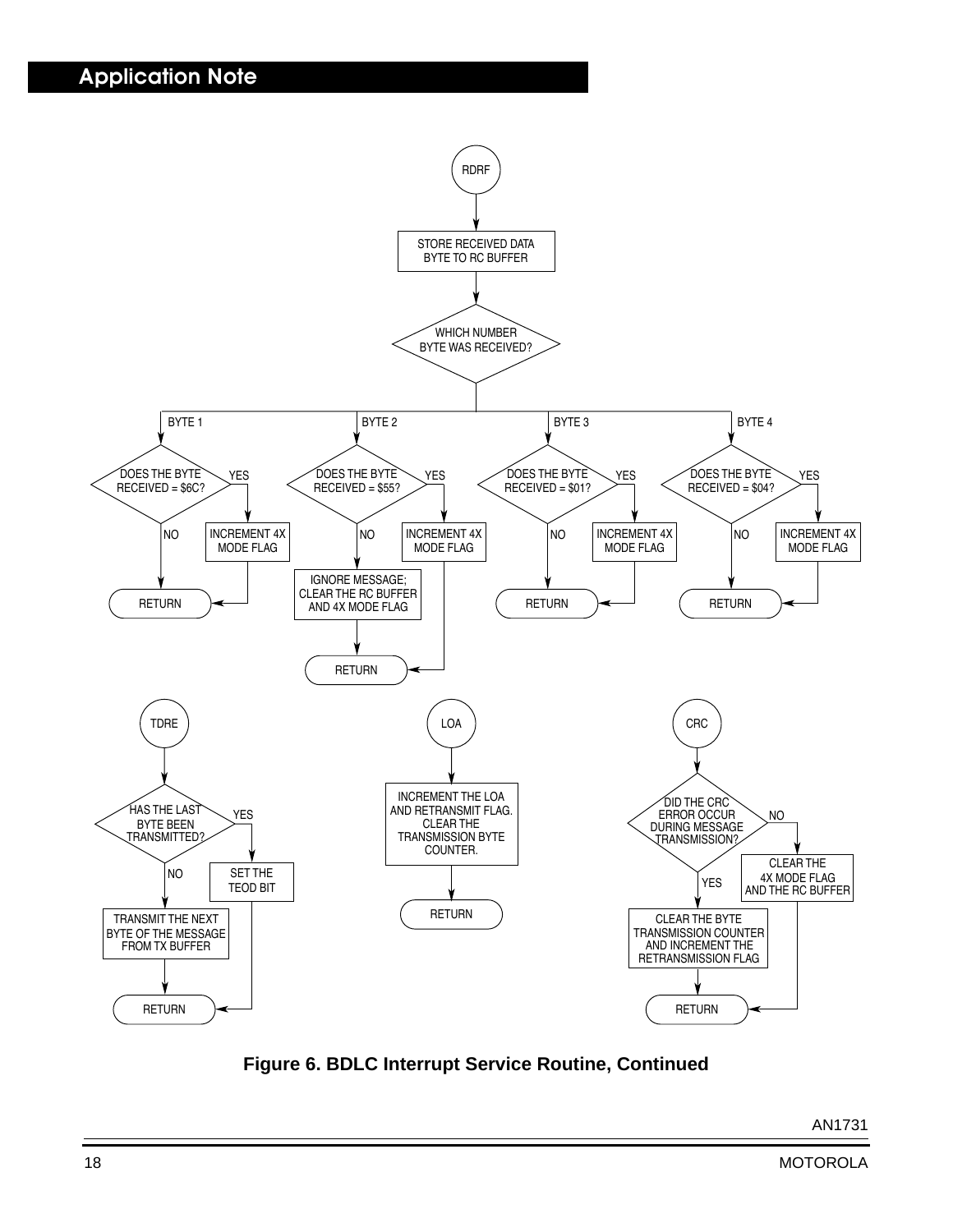

#### **Figure 6. BDLC Interrupt Service Routine, Continued**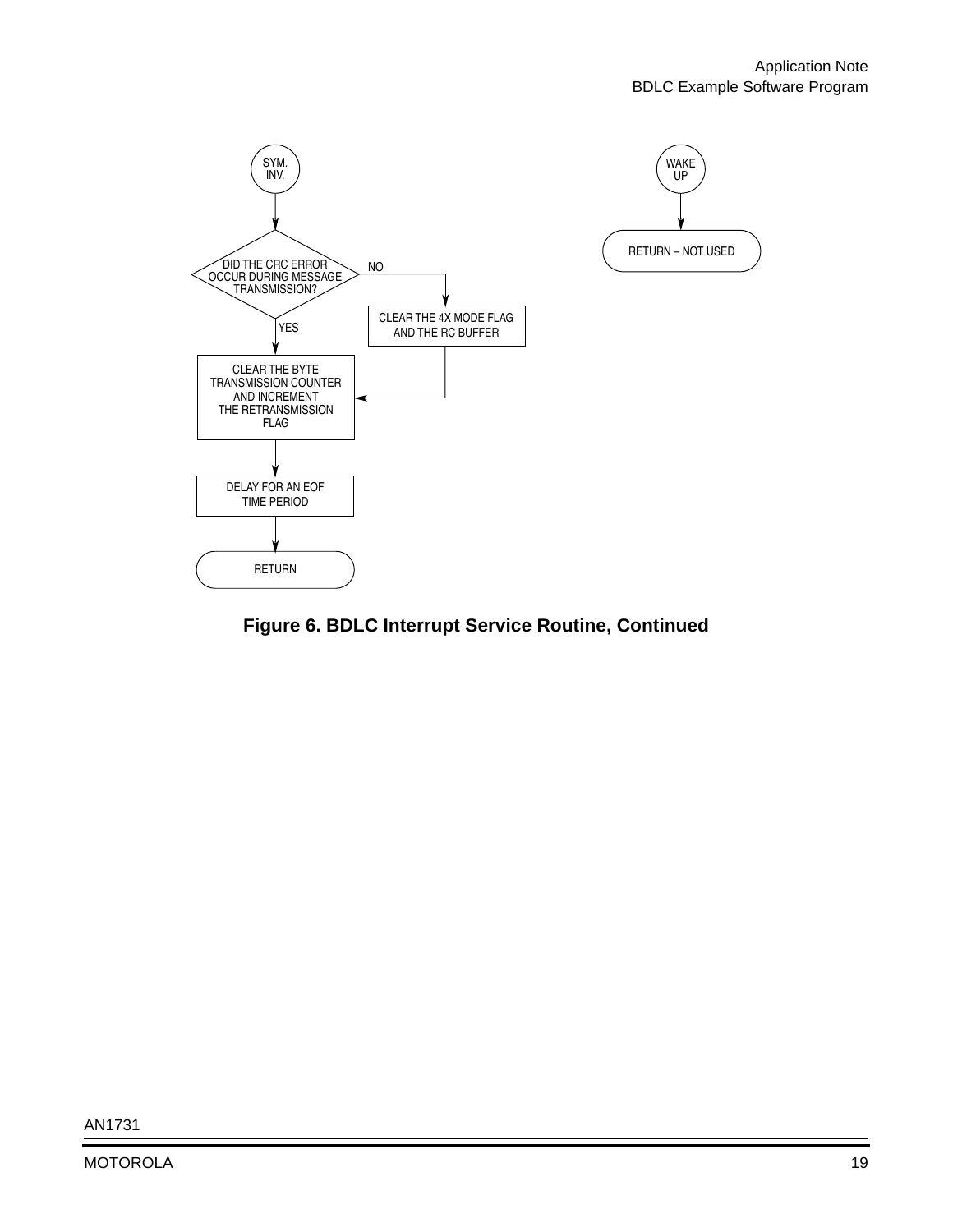## <span id="page-19-0"></span>Application Note

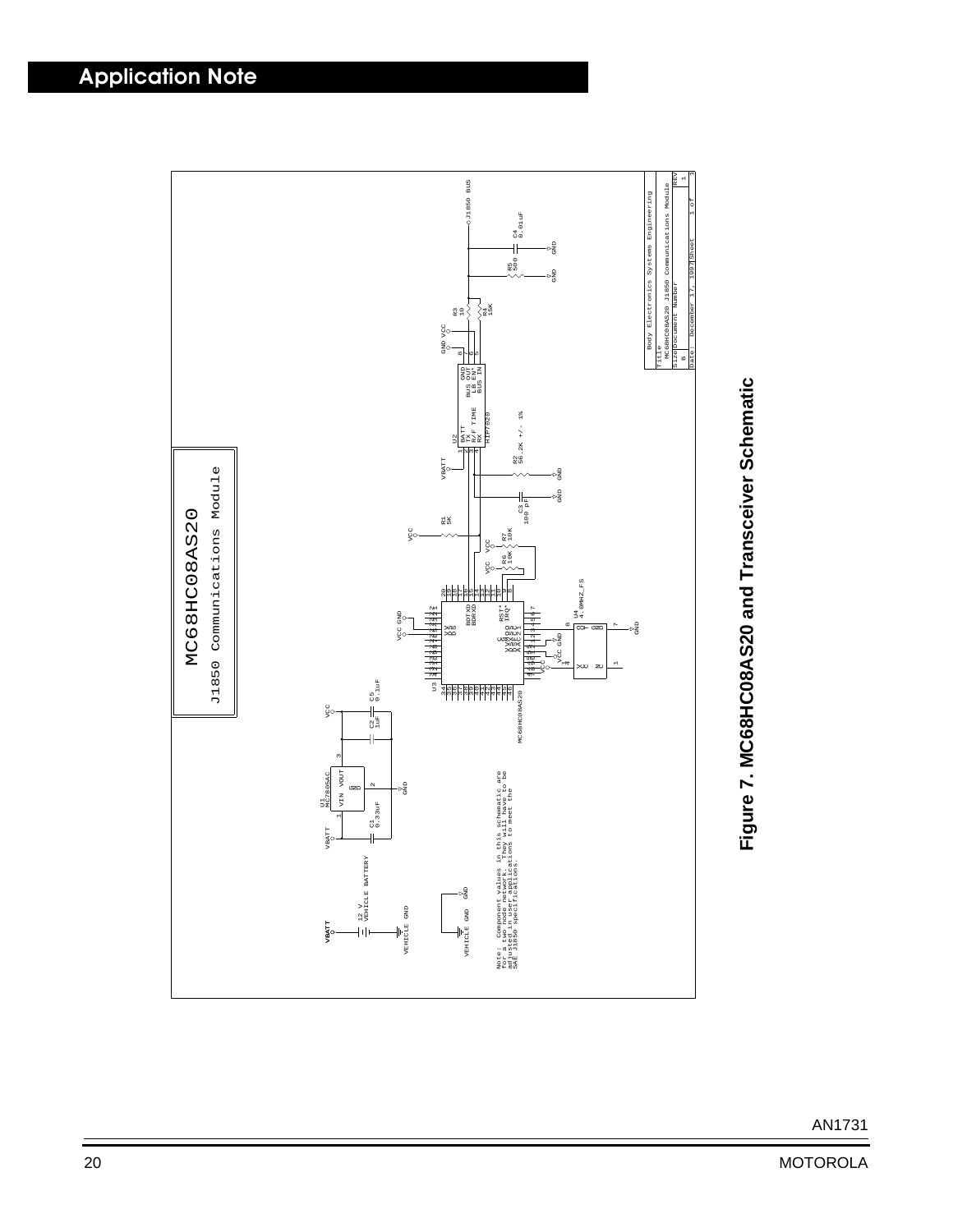#### **General BDLC Driver Routines for J1850 Communication**

```
\ddot{\textbf{r}}General BDLC Driver Routines for J1850 Communication
                                                                    \star* File Name: gen_bdlc.asm
                                        Copyright (c) Motorola 1997 *
* Current Revision: 1.0
* Current Release Level: RP
* Current Revision Release Date: 2/18/98
* Current Release Written By: Kim Sparks
                           Motorola Systems Engineering - Austin, TX
* Assembled Under: CASM08 (P&E Micro Inc.) Ver.: 3.06 SLD
* Project Folder Name: GEN_BDLC
* Part Family Software Routine Works With: HC08
* Part Module(s) Software Routine Works With: bdlc_d20
                                          bdc a20
* Routine Size (Bytes):
                         312
* RAM Used (Bytes):
                          30* Full Functional Description Of Routine Design:
* This program demonstrates the main functionality of the BDLC module,
* including transmitting a message, receiving messages, filtering
* incoming messages, dealing with loss of arbitration and various errors.
* It points out the correct procedures for programming the module and
* any idiosyncrasies with the BDLC module.
* Immediately following a reset the message $55 $55 $55 $55 is loaded
* into a ram buffer and transmitted on the J1850 bus. The format of the
* message being transmitted consists of a three byte consolidated header
* followed by one data byte. In real-life user applications, the messages *
* used for J1850 communication will contain more data bytes and possibly
* a different header format. The one transmission following a reset is
* the only transmission that the program performs. This can be easily
* modified by loading the RAM buffer with another message and initiating *
* a transmission.
* As far as receiving messages, the program is designed to receive only
```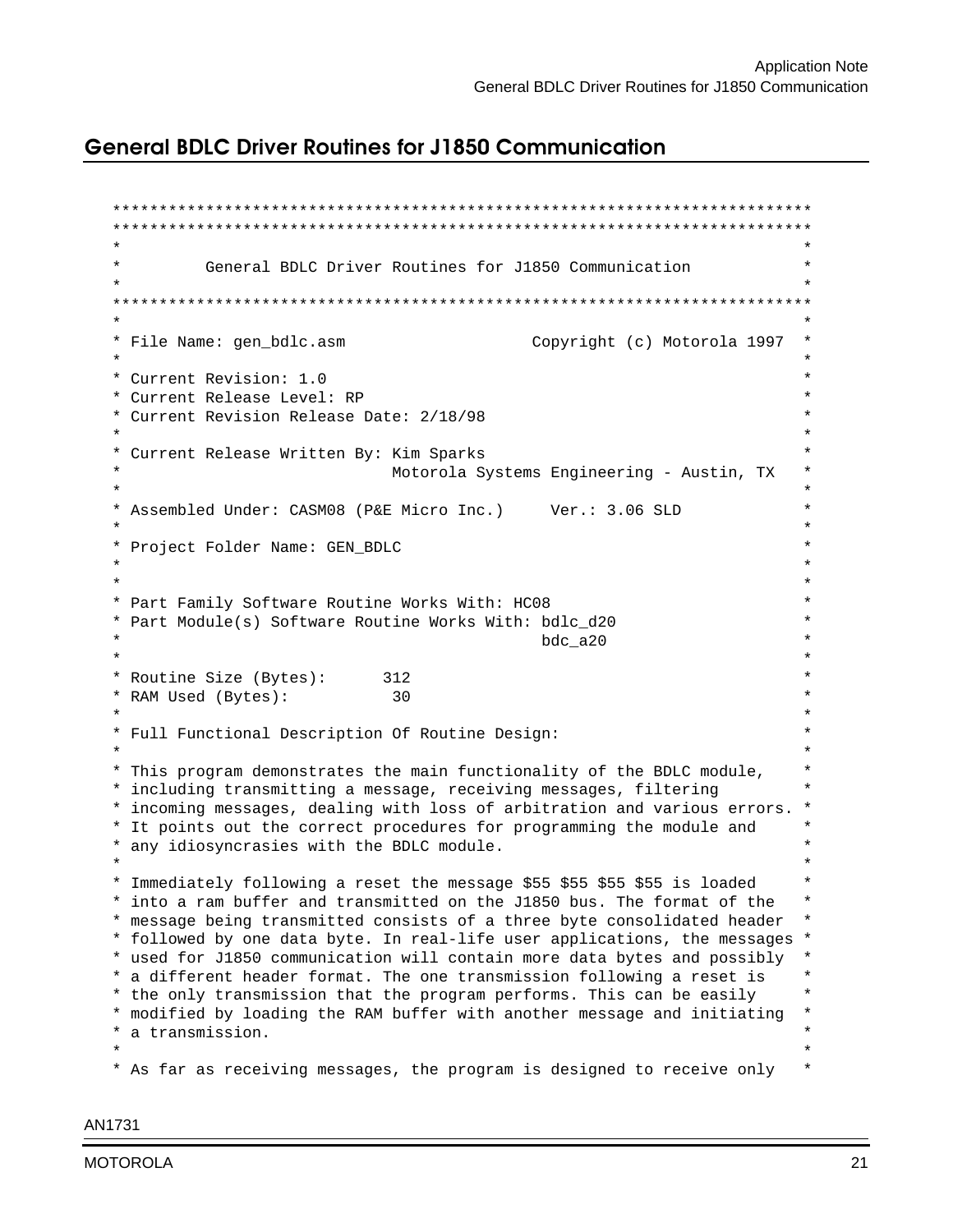```
* messages that contain a $55 in the second byte. The program will *
* filter out messages that don't meet this criteria. If the message *
* $6c $55 $01 $04 is received, then the module will switch into 4x *
* receive mode and start receiving messages at 41.6 Kbps. *
\star \star* This program was developed for the 68HC908AS20 and 68HC908AT60, but it *
* will work with any HC08 that has the BDLC ver. bdlc_d20 or greater. *
* The other hardware used in the application was a 4.0 MHz canned *
* oscillator to clock the AS20 and a HIP7020 transceiver to waveshape the *
* the J1850 messages. *
\star \star***************************************************************************
\star \star* Motorola reserves the right to make changes without further notice to *
* any product herein to improve reliability, function, or design. Motorola*
* does not assume any liability arising out of the application or use of *
* any product, circuit, or software described herein; neither does it *
* convey any license under its patent rights nor the rights of others. *
* Motorola products are not designed, intended, or authorized for use as *
* components in systems intended for surgical implant into the body, or *
* other applications intended to support life, or for any other *
* application in which the failure of the Motorola product could create a *
* situation where personal injury or death may occur. Should Buyer *
* purchase or use Motorola products for any such intended or unauthorized *
* application, Buyer shall indemnify and hold Motorola and its officers, *
* employees, subsidiaries, affiliates, and distributors harmless against *
* all claims, costs, damages, and expenses, and reasonable attorney fees *
* arising out of, directly or indirectly, any claim of personal injury or *
* death associated with such unintended or unauthorized use, even if such *
* manufacture of the part. Motorola claim alleges that Motorola was *
* negligent regarding the design or and the Motorola Logo are registered *
* trademarks of Motorola Inc. *
\star \star***************************************************************************
***** **** Equates Exercises ***** ***** Exercises
***************************************************************************
*** BDLC Register Equates ***
bard equ $3b ;BDLC analog and roundtrip delay
bcr1 equ $3c ;BDLC control register 1
bcr2 equ $3d ;BDLC control register 2
bsvr equ $3e ;BDLC state vector register
bdr equ $3f ;BDLC data register
*** BARD Bit Assignments ***
ate equ 7 ;Analog transceiver enable bit
rxpol equ 6 ;Receive pin polarity bit
bo3 equ 3 ;Bard offset bit 3
bo2 equ 2 ;Bard offset bit 2
```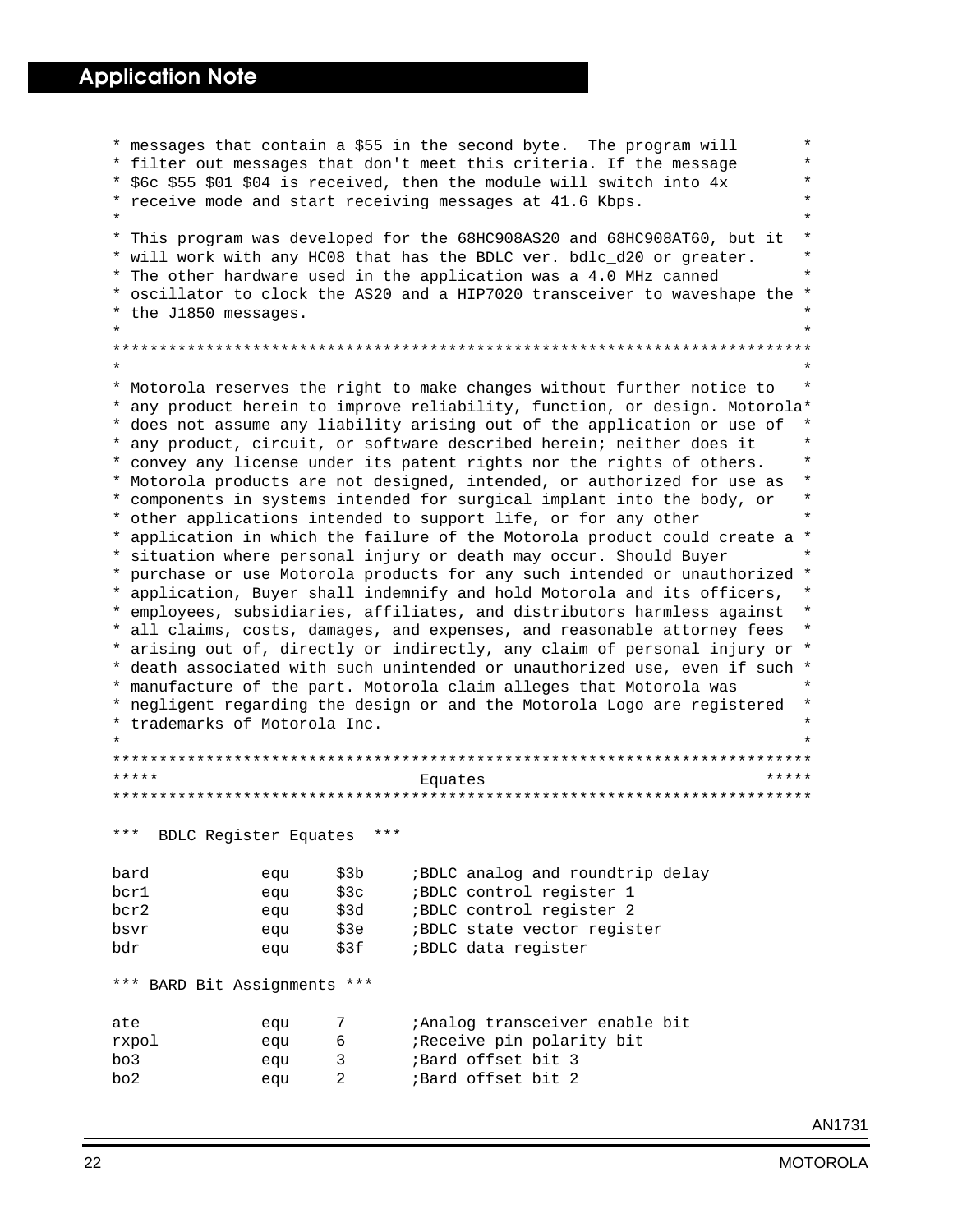bo1 equ 1 ;Bard offset bit 1 bo0 equ 0 ;Bard offset bit 0 \*\*\* BCR1 Bit Assignments \*\*\* imsg equ 7 ; Ignore message bit clks equ 6 ;Clock bit r1 equ 5 ;Rate select bit 1 r0 equ 4 ;Rate select bit 0 test1 equ 3 ; Mode pins when using an MMDS test0 equ 2 ; dev. sys with EM board ie equecal interrupt enable bit wcm equ 0 ;Wait clock mode bit \*\*\* BCR2 Bit Assignments \*\*\* aloop equ 7 *iAnalog loopback mode bit* dloop equ 6 *;Digital loopback mode bit* rx4xe equ 5 ;Receive 4x enable bit nbfs equ 4 ;Normalization bit format select bit teod equ 3 ;Transmit end of data bit tsifr equ 2 ;Transmit single byte IFR with no CRC bit tmifr1 equ 1 ;Transmit multiple byte IFR with CRC bit tmifr0 equ 0 ;Transmit multiple byte IFR without CRC bit \*\*\* BDLC Interrupt Sources \*\*\* eof equ  $$04$  ; Received an end of frame rxifr equ \$08 ;Received IFR byte rdrf equ \$0c ;BDLC Rx data register full tdre equ \$10 ;BDLC Tx data register empty loa equ \$14 ;Loss of arbitration crc\_err equ \$18 ;Cyclical redundancy check error invalid equ \$1c ; Symbol invalid or out of range wake up bequelled to the same of the same wakeup \*\*\* General Equates for the MC68HC08AS20 \*\*\* ram equ \$50 ;User RAM rom equ \$ae00 ;User ROM config equ \$1f ;Configuration register bdlc\_vec equ \$ffdc ;BDLC interrupt vector (high) reset equ \$fffe ;Reset vector (high)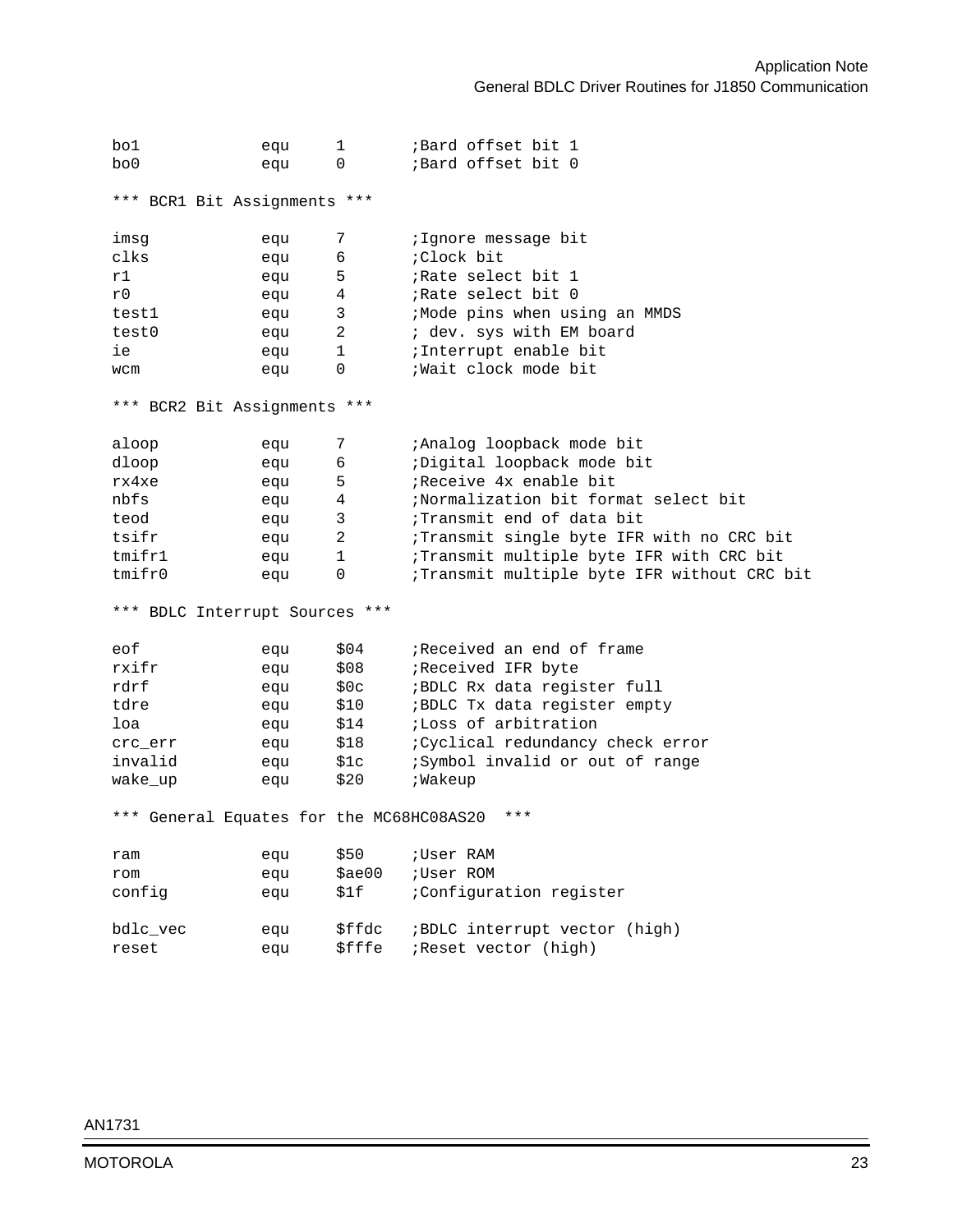# **Application Note**

| *****       |                    |                              |                | HC08 RAM Storage Assignments                                               |
|-------------|--------------------|------------------------------|----------------|----------------------------------------------------------------------------|
|             |                    |                              |                |                                                                            |
|             |                    |                              |                |                                                                            |
|             |                    | org                          | ram            |                                                                            |
|             |                    |                              |                |                                                                            |
|             | *** BDLC Flags *** |                              |                |                                                                            |
|             |                    |                              |                |                                                                            |
| retx_flag   |                    | rmb                          | \$1            | ;Retransmit flag                                                           |
| $rc4x_f1ag$ |                    | rmb                          | \$1            | :4x mode flag                                                              |
| loa_flag    |                    | rmb                          | \$1            | ;Loss of arbitration flag                                                  |
|             |                    |                              |                |                                                                            |
|             |                    |                              |                | *** Transmit Message Count and Buffer ***                                  |
|             |                    |                              |                |                                                                            |
| tdre_cnt    |                    | rmb                          | \$1            | ; Total number of bytes that have been<br>; transmitted                    |
|             |                    |                              | \$d            | ;Transmit buffer, first byte is the # of                                   |
| tx_message  |                    | rmb                          |                |                                                                            |
|             |                    |                              |                | ; bytes in the message to transmit & the                                   |
|             |                    |                              |                | ; remaining bytes make up the message                                      |
|             |                    |                              |                | *** Receive Message Count and Buffer ***                                   |
|             |                    |                              |                |                                                                            |
| rc_message  |                    | rmb                          | \$d            | ;Receive buffer, first byte is the # of                                    |
|             |                    |                              |                | ; bytes received & remaining bytes are                                     |
|             |                    |                              |                |                                                                            |
|             |                    |                              |                | ; the message                                                              |
|             |                    |                              |                |                                                                            |
|             |                    |                              |                |                                                                            |
| *****       |                    |                              |                | *****<br>Main Program                                                      |
|             |                    |                              |                |                                                                            |
|             |                    |                              |                |                                                                            |
|             |                    |                              |                |                                                                            |
|             |                    |                              |                | * Following a reset the BDLC and MCU are initialized, and the transmit     |
|             |                    |                              |                | * routine is called. Once the first byte of the message is loaded into the |
|             |                    |                              |                | * the BDR the program stays in a loop that checks to see if the message    |
|             |                    | * needs to be retransmitted. |                |                                                                            |
|             |                    |                              |                |                                                                            |
|             |                    |                              |                |                                                                            |
|             | org                | rom                          |                |                                                                            |
| start:      | mov                | #\$03,config                 |                | :Enable the stop instruction & disable                                     |
|             |                    |                              |                | ; the COP                                                                  |
|             | jsr                | bdlc_init                    |                | ;Initialize the BDLC module                                                |
|             | jsr                | mcu_init                     |                | ;Initialize the MCU                                                        |
|             |                    |                              |                |                                                                            |
| retran: jsr |                    | transmit                     |                | ;Transmit a message                                                        |
|             |                    |                              |                |                                                                            |
|             | clra               |                              |                | :Check for loss of arbitration or CRC                                      |
| here:       | cbea               |                              | retx_flag,here | ; error, retransmit the message if set                                     |
|             | clr                | retx_flag                    |                | Reset the error flag                                                       |
|             | bra                | retran                       |                | Branch back to the where the transmit                                      |
|             |                    |                              |                | ; routine is called                                                        |
|             |                    |                              |                |                                                                            |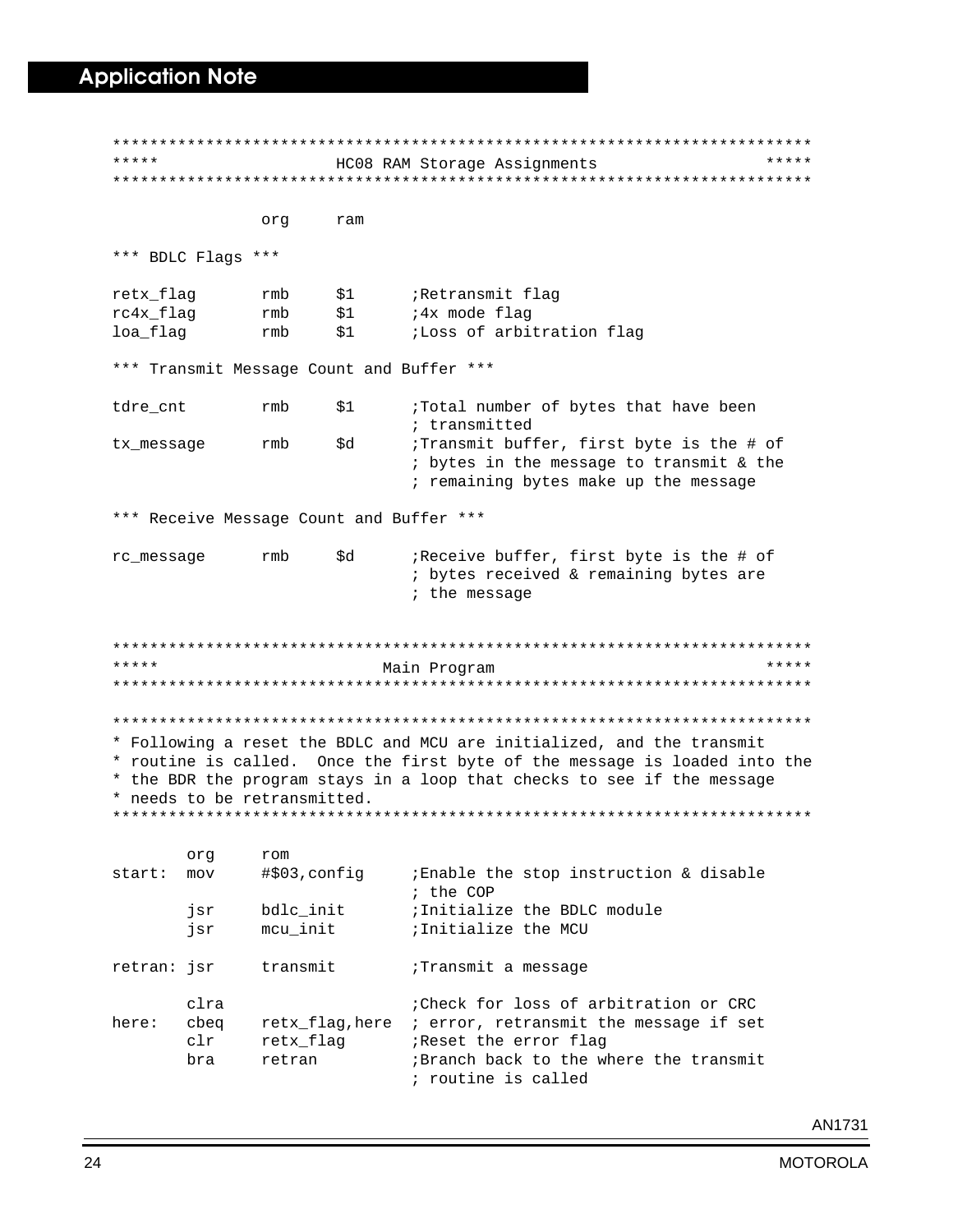$***$  \* \* \*  $***$  \* \* \* BDLC Initialization Subroutine \* To initialize the BDLC there are three main steps. First initialize the \* BARD, BCR2 & BCR1. Leave the BDLC in digital and analog loopback modes \* such that loopback tests can be performed. Exit from loopback mode and \* clear any pending interrupts. Finally enable the BDLC interrupts. bdlc init:  $m \cap V$ #\$07,bard ;Select off-chip analog Xcver with ; inverted polarity, 16 us delay #\$c0,bcr2 ;Remain in loopback modes, set NBFS if using  $m$ ov ; IFS, leave last 4 bits 0's to prevent ; undesirable BDLC operation #\$ac,bcr1 ; Ignore messages until a valid SOF, Set up  $m<sub>O</sub>$ ; the clocks, set bits 2 & 3 for emulation ;User should perform loopback tests if ; desired *i* Exit out of A & D loopback modes mov #\$00,bcr2 int chk: ; Read BDLC status register ldx bsvr cbeqx #\$00, en\_int : Check if a status flag has been set bdlc int *Service* set flags jmp ;Branch to check status register hra int\_chk en\_int: mov ;Enable BDLC interrupts #\$ae,bcr1 rts \*\*\*\*\* MCU Initialization Subroutine \* This subroutine clears the appropriate RAM variables used by the program, \* and delays for one EOF time period (~280 us). This delay allows the \* BDLC to monitor the bus and enable the receiver circuitry internally \* after it sees the bus idle for an EOF time period. Since the IMSG bit is \* left set until the first SOF is received, there will not be an EOF \* interrupt. When the first SOF is received the IMSG bit is automatically \* cleared by the hardware. \* The final step of the microcontroller's initialization is to clear its \* interrupt mask bit. 

#### AN1731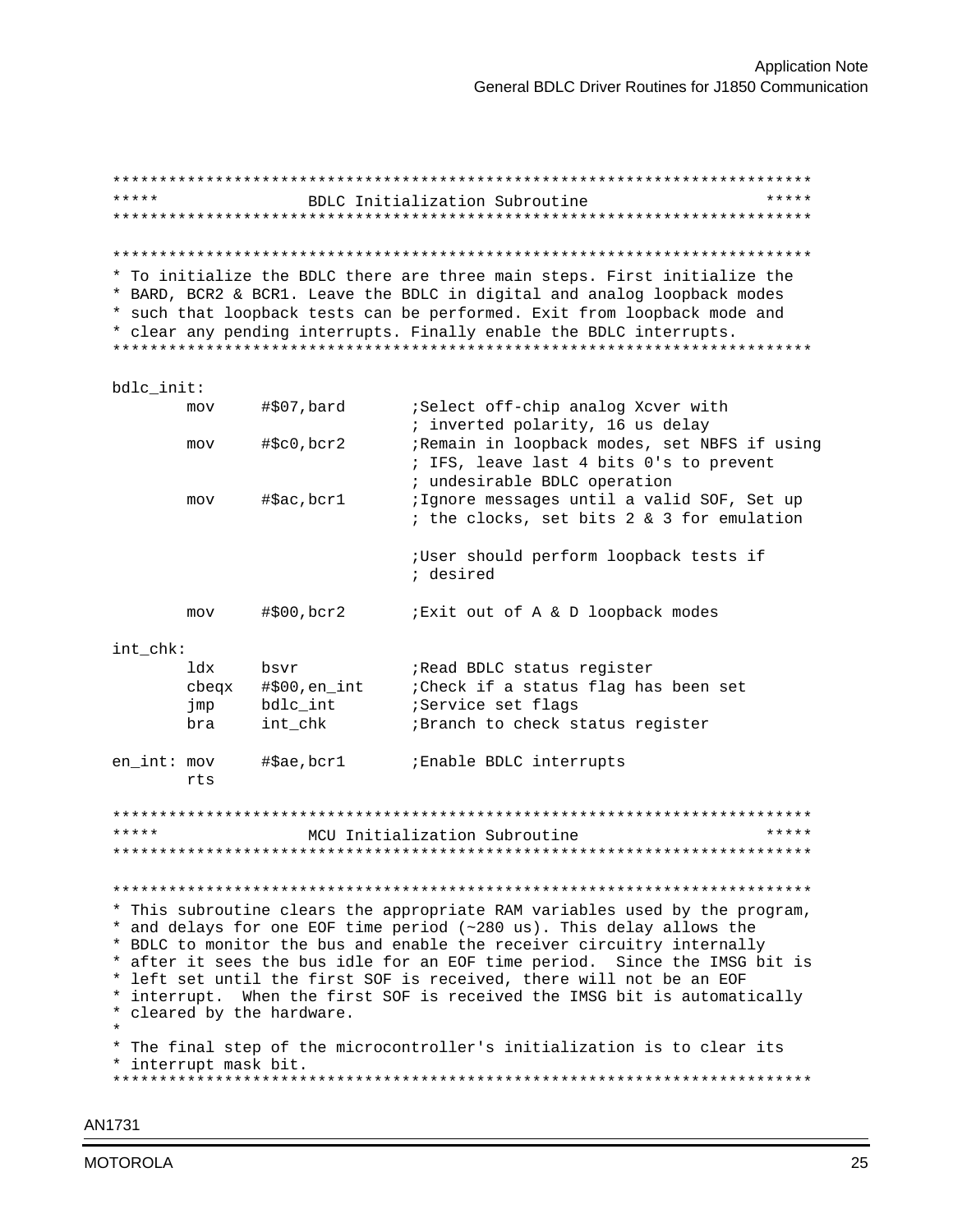```
mcu init:
             tdre cnt
                          ; Clear all flags, counters and the first
      clr
      clrretx flag
                          ; byte of the transmit and receive buffers
      clrloa_flag
      clrrc4x_flag
      clrrc_message
      clrtx message
      jsr
             eof delay
                          ;Delay for one EOF time period
      cli; Clear interrupt mask bit for MCU
                          ;Return from subroutine
      rts
*****
                  BDLC Transmit Subroutine
                                                          *****
* This subroutine moves the message $04 $55 $55 $55 $55 into the
* tx_message RAM buffer. The first byte represents how many data bytes
* are in the message. The following four bytes are the actual data bytes
* that will be transmitted on the bus. After the RAM buffer is loaded the
* first data byte of the message is loaded into the BDR, which initiates
* the transmission. The tdre_cnt counter is incremented to keep track of
* how many bytes have been transmitted.
transmit:
             #$04, tx_message ; Load the number of bytes to transmit
      mov
                          ; to the transmit buffer
             #$55, tx_message+1; Load first byte of the message to the
      mov
                           ; transmit buffer
             #$55, tx_message+2; Load second byte of the message to the
      mov
                          ; transmit buffer
             #$55, tx_message+3; Load third byte of the message to the
      mov
                          ; transmit buffer
             #$55, tx_message+4; Load fourth byte of the message to the
      mov
                          ; transmit buffer
      lda
                          ;Transmit the first byte of the
             tx message+1
             bdr
      sta
                          ; message
             tdre_cnt
                          ; Increment the transmit byte counter
      inc
      rts
```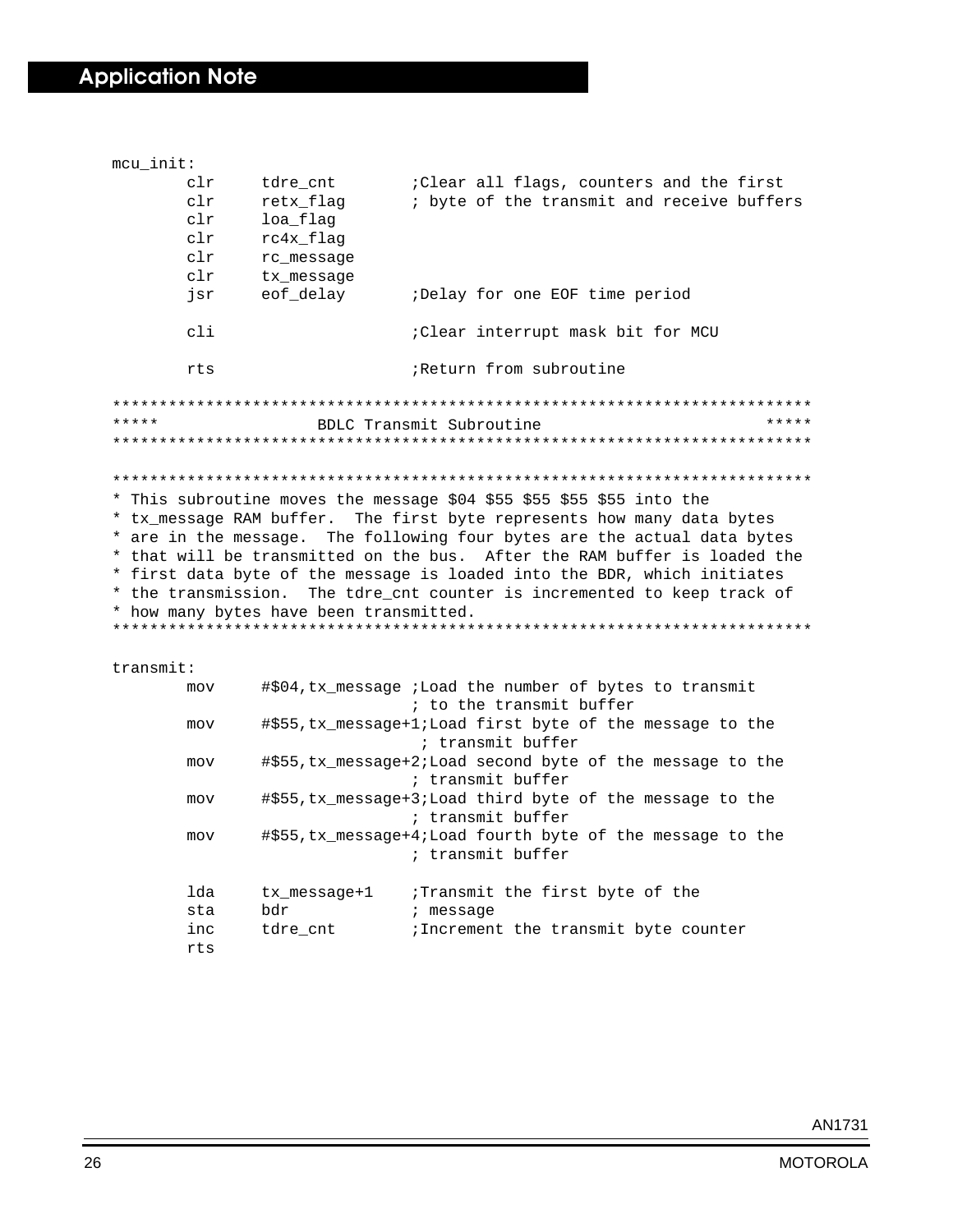\*\*\*\*\* EOF Delay Subroutine  $***$  \* \* \* \* This subroutine delays for approximately one EOF time period (280 us). eof delay: ;Delay for approx. 280 us or 1 EOF period *i* 2 cycles => 2 us lda #\$5b inner: dbnza inner  $:3$  cycles => 3 us x 91 = 273 us *i*4 cycles => 4 us rts  $:Total = 2 + 273 + 4 = 279$ us BDLC Interrupt Service Routine \*\*\*\*\* \* The key to servicing the interrupts generated by the BDLC is to use a \* jump table. The value in the BSVR is used to index to the correct \* location in the jump table. When the BSVR is accessed by the user's \* software, the bit value read reflects only the highest priority \* interrupt. Once that interrupt is cleared, any pending interrupts are set. \* The following is a summary of the actions taken by the each interrupt \* service routine: \* \$00 - No Interrupts Pending. This interrupt service routine should  $\star$ never happen. \* \$04 - EOF Interrupt. First, the routine checks to see if loss of arbi-tration occurred. If so, then the message that needs to be retrans- $\star$ mitted has already been loaded by the program and the transmit  $\star$ RAM variables should not be cleared, only the receiver variables. Next, the routine checks to see if the EOF was a result of transmit- $\star$ ting a message or receiving one. If it was result of transmitting,  $\star$ then the transmitter & receiver RAM variables are cleared. If the  $\star$ EOF was a result of receiving a message, then the received message  $\star$ is analyzed to see if the BDLC should switch into 4x receive mode or not. If so, then it is switched and the receiver RAM variables are  $\star$  $\star$ cleared. If not, then just the receiver RAM variables are cleared. \* \$08 - RXIFR Interrupt. IFR is not used in this program, so this interrupt should not happen. \* \$0C - RDRF Interrupt. This interrupt occurs when a data byte is received.  $\star$ Two things are checked as the bytes are received. First does the  $\star$ second byte = \$55 if not then ignore the rest of the message.  $\star$ Second, does the first 4 bytes of the message =  $$6c $55 $01 $04$ ?  $\star$ If so, then switch into 4x receive mode. \* \$10 - TDRE Interrupt. This routine continues to transmit the message that has been stored in the tx\_message buffer. If the last byte  $\star$ has been sent, then an EOD is transmitted.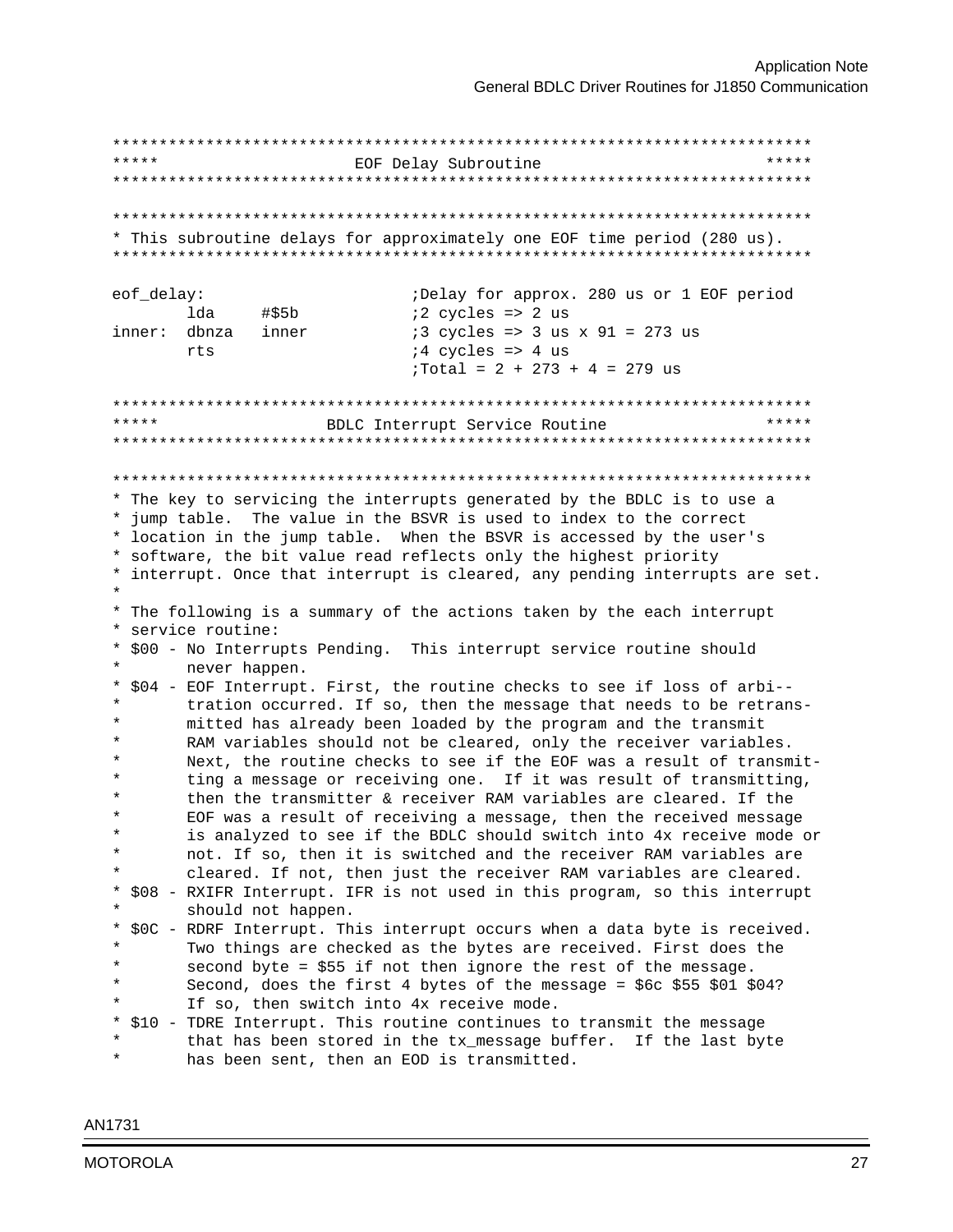\* \$14 - LOA Interrupt. In this routine, the loss of arbitration and \* retransmit RAM variables are set, and the transmit counter is \* cleared. That way the message to be transmitted will be loaded \* and transmitted again. \* \$18 - CRC Error flag. If the CRC error occurred during a transmission then the retransmit RAM variable is set. Also the transmit and \* receiver RAM variables are cleared. If the CRC error occurred \* while receiving a message, then only the receiver RAM variables \* are cleared. \* \$1C - Symbol Invalid Interrupt. Same sequence is used as for a CRC error, \* except that an EOF delay (~280 us) is added before the software \* returns from the interrupt service routine. The delay is added \* because after an invalid symbol interrupt the BDLC module needs to \* see the bus idle for an EOF time period. This ensures that there \* isn't still a fault on the bus. An EOF interrupt will be generated once the EOF time period has expired. \* \$20 - Wakeup flag. Low power modes are not being used in this program, \* so this interrupt should never occur. \*\*\*\*\*\*\*\*\*\*\*\*\*\*\*\*\*\*\*\*\*\*\*\*\*\*\*\*\*\*\*\*\*\*\*\*\*\*\*\*\*\*\*\*\*\*\*\*\*\*\*\*\*\*\*\*\*\*\*\*\*\*\*\*\*\*\*\*\*\*\*\*\*\*\*

bdlc\_int:

|             | pshh<br>clrh |                       | :Push H onto the stack<br>:Clear H. This will ensure that the indexed<br>; addressing will jump to the correct BDLC |
|-------------|--------------|-----------------------|---------------------------------------------------------------------------------------------------------------------|
|             | ldx          | bsvr                  | ; routine<br>Read the bsvr value                                                                                    |
|             | jmp          | $\mathsf{imptab}$ , x |                                                                                                                     |
| jmptab: jmp |              | serve0                | <i>i</i> Jump to no interrupt service                                                                               |
|             | nop          |                       |                                                                                                                     |
|             | jmp          | servel                | ;Jump to EOF interrupt service                                                                                      |
|             | nop          |                       |                                                                                                                     |
|             | jmp          | serve2                | ;Jump to RxIFR interrupt service                                                                                    |
|             | nop          |                       |                                                                                                                     |
|             | jmp          | serve3                | ;Jump to RDRF interrupt service                                                                                     |
|             | nop          |                       |                                                                                                                     |
|             | jmp          | serve4                | ;Jump to TDRE interrupt service                                                                                     |
|             | nop          |                       |                                                                                                                     |
|             | jmp          | serve5                | ;Jump to LOA interrupt service                                                                                      |
|             | nop          |                       |                                                                                                                     |
|             | jmp          | serve6                | ;Jump to CRC error interrupt service                                                                                |
|             | nop          |                       |                                                                                                                     |
|             | jmp          | serve7                | ;Jump to symbol invalid interrupt service                                                                           |
|             | nop          |                       |                                                                                                                     |
|             |              |                       |                                                                                                                     |
|             | jmp          | serve8                | ;Jump to wake up interrupt service                                                                                  |

AN1731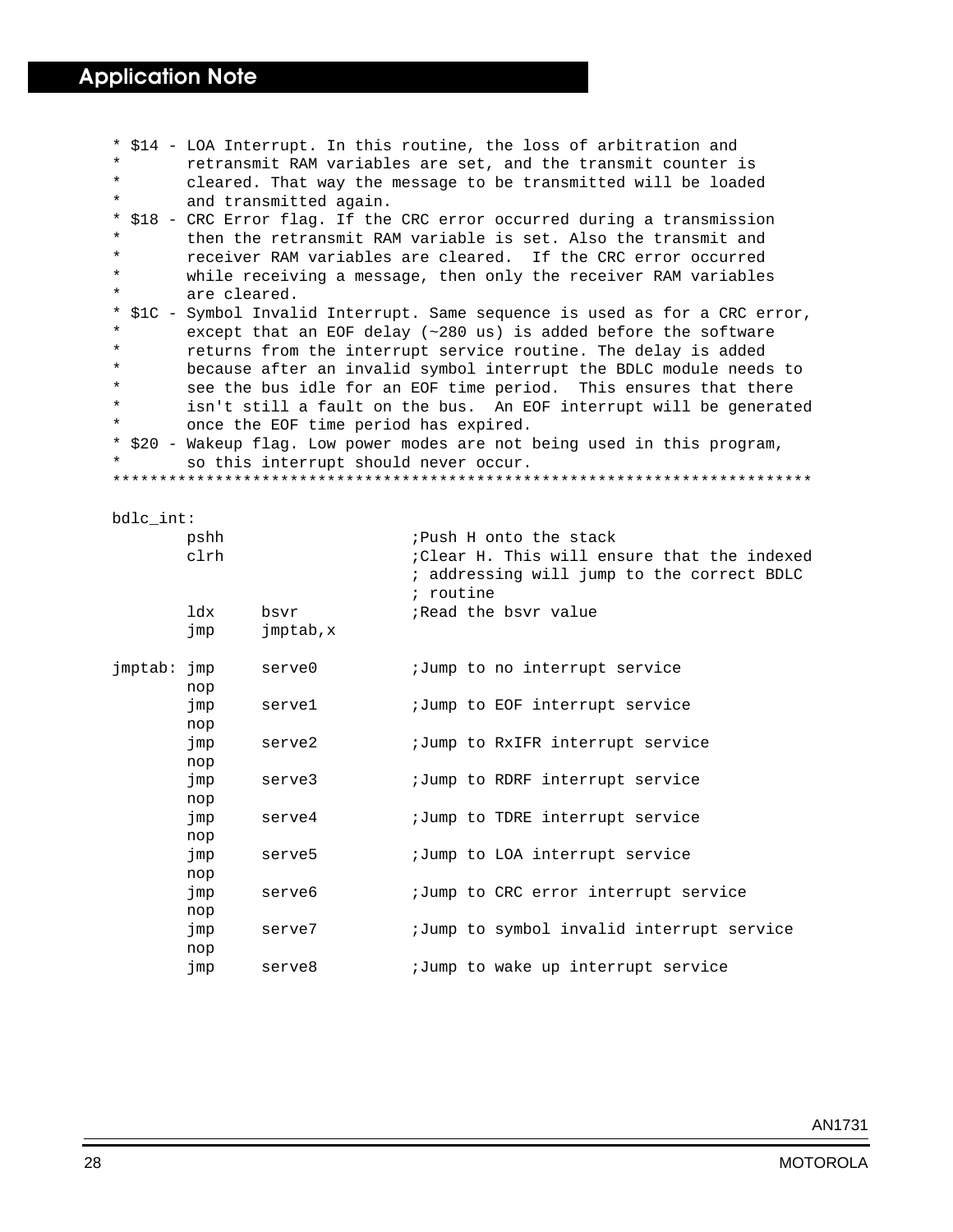**Application Note** General BDLC Driver Routines for J1850 Communication

; Pull the H to return to previous operating serve0: pulh ; conditions rti ;Return \*\*\*\*\*\*\*\*\*\*\*\*\*\*\*\*\*\*\*\*\*\*\*\*\*\*\*\* EOF Interrupt \*\*\*\*\*\*\*\*\*\*\*\*\*\*\*\*\*\*\*\*\*\*\*\*\*\*\*\*\*\*\* servel: lda #\$01 : Check to see if a LOA occurred cbeq loa\_flag, clear\_loa ; If so, then skip clearing the transmit ; flags because the BDR is loaded with ; the message to retransmit : Check to see if the EOF occurred because of clra cbeq tdre\_cnt, check\_4x ia transmission or just reception of a message ; If EOF occurred because a message was transclr tdre cnt  $clr$ tx\_message ; mitted then clear transmission flags ;Skip to where the receiver RAM variables jmp no\_rc4x ; are cleared clear loa:  $clr$ loa flaq : Clear the LOA flag and continue with ; clearing the proper receiver flags check 4x: Check to see if the message just received lda rc4x\_flag mode 4x ; signaled for the node to switch into 4x  $cmp$ bne no rc4x ; receive mode #\$20,bcr2 ;Enable 4x mode mov no rc4x: ;Do not switch in 4x mode rc4x flag clr  $clr$ rc\_message :Clear the receive byte count ; Pull the H to return to previous operating pulh ; conditions rti ;Return from the interrupt \*\*\*\*\*\*\*\*\*\*\*\*\*\*\*\*\*\*\*\*\*\*\*\*\*\*\* RxIFR Interrupt \*\*\*\*\*\*\*\*\*\*\*\*\*\*\*\*\*\*\*\*\*\*\*\*\*\*\*\*\*\* serve2: pulh ; Pull the H to return to previous operating ; conditions rti ;Not using IFR, return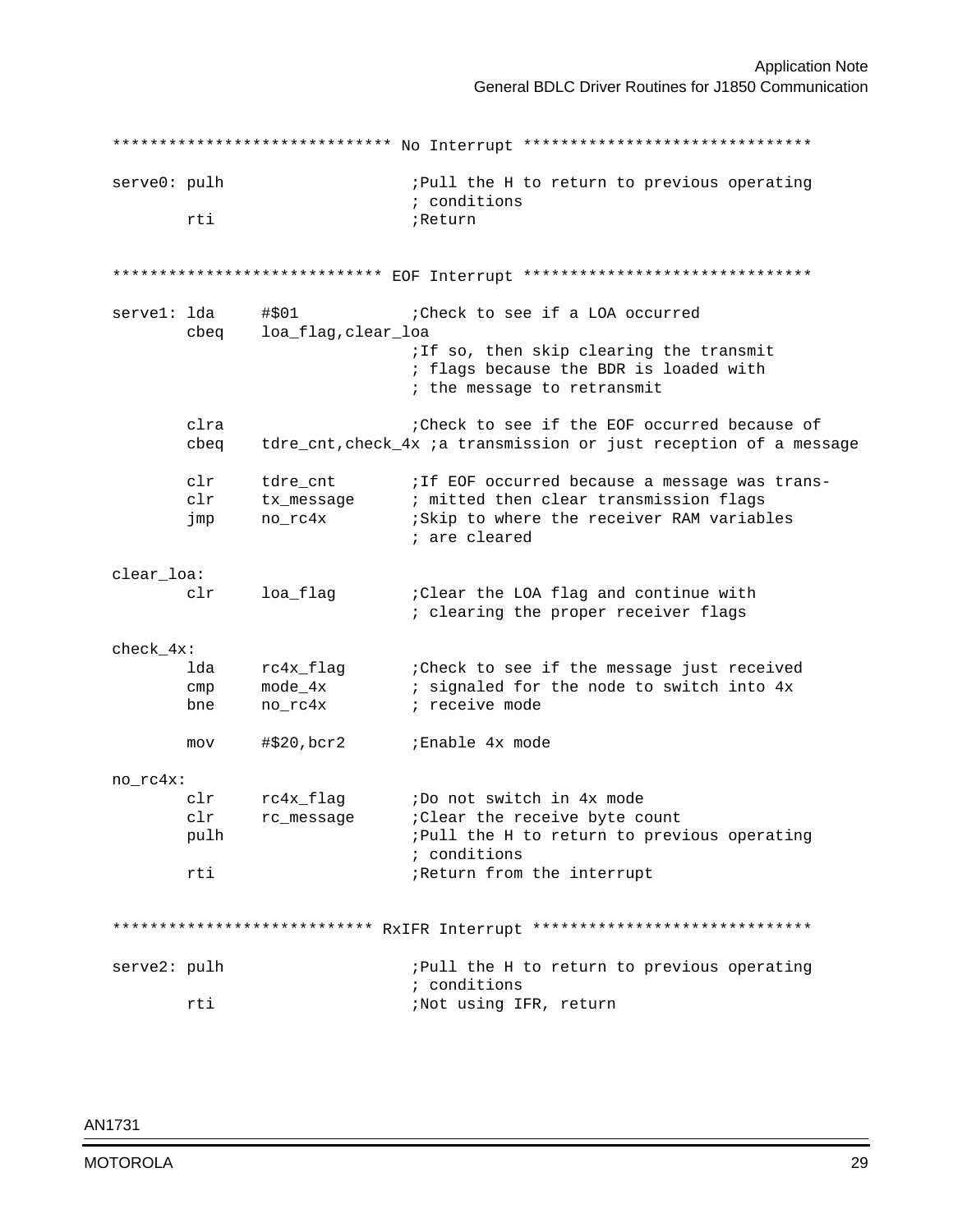# Application Note

| *************************** RDRF Interrupt ****************************** |                                                                     |                                                                                                                                                    |                                                                                                                                                                            |  |  |  |
|---------------------------------------------------------------------------|---------------------------------------------------------------------|----------------------------------------------------------------------------------------------------------------------------------------------------|----------------------------------------------------------------------------------------------------------------------------------------------------------------------------|--|--|--|
| serve3: lda                                                               |                                                                     | bdr                                                                                                                                                | Store the receive byte of BDLC data to<br>; acc. and clear the RDRF flag                                                                                                   |  |  |  |
|                                                                           | ldx<br>sta<br>inc<br>ldx<br>cbeqx<br>cbeqx<br>cbeqx<br>cbeqx<br>jmp | rc_message<br>rc_message+1,X<br>rc_message<br>rc_message<br>$\sharp$ \$01, byte_1<br>$\#$ \$02, byte_2<br>#\$03, byte_3<br>#\$04, byte_4<br>return | :Load the count byte into the index reg.<br>Store received byte to receive RAM buffer<br>; Increment to next RAM location<br>;Load the index reg. with the byte # received |  |  |  |
| $byte_1$ :                                                                |                                                                     |                                                                                                                                                    |                                                                                                                                                                            |  |  |  |
|                                                                           | cmp<br>bne<br>inc<br>jmp                                            | byte1<br>return<br>$rc4x_flag$<br>return                                                                                                           | :Compare the 1st byte received with the<br>; 1st byte in the message look up table<br>iIf the bytes are not equal then return<br>; Increment the 4x mode flag              |  |  |  |
| byte_2:                                                                   |                                                                     |                                                                                                                                                    |                                                                                                                                                                            |  |  |  |
|                                                                           | cmp<br>beq                                                          | byte2<br>keep_mes                                                                                                                                  | :Compare the 2nd byte received with the<br>; 2nd byte in the message look up table<br>i If the bytes equal keep the message                                                |  |  |  |
|                                                                           |                                                                     |                                                                                                                                                    |                                                                                                                                                                            |  |  |  |
|                                                                           | bset<br>clr<br>clr<br>jmp                                           | imsg,bcr1<br>rc_message<br>rc4x_flag<br>return                                                                                                     | i If not, ignore the message<br>:Clear the number of bytes received<br>:Clear the 4x mode flag                                                                             |  |  |  |
| keep_mes:                                                                 | inc                                                                 | rc4x_flag                                                                                                                                          | ; Increment the 4x mode flag                                                                                                                                               |  |  |  |
|                                                                           | jmp                                                                 | return                                                                                                                                             |                                                                                                                                                                            |  |  |  |
| $byte_3:$                                                                 |                                                                     |                                                                                                                                                    |                                                                                                                                                                            |  |  |  |
|                                                                           | cmp                                                                 | byte3                                                                                                                                              | ¿Compare the 3rd byte received with the<br>; 3rd byte in the message look up table                                                                                         |  |  |  |
|                                                                           | bne<br>inc                                                          | return<br>$rc4x_f1ag$                                                                                                                              | iIf they don't match, then continue<br>iIf they match, then increment the 4x<br>; mode flag                                                                                |  |  |  |
|                                                                           | jmp                                                                 | return                                                                                                                                             |                                                                                                                                                                            |  |  |  |
| $byte_4:$                                                                 |                                                                     |                                                                                                                                                    |                                                                                                                                                                            |  |  |  |
|                                                                           | cmp                                                                 | byte4                                                                                                                                              | :Compare the 4th byte received with the<br>; 4th byte in the message look up table                                                                                         |  |  |  |
|                                                                           | bne                                                                 | return                                                                                                                                             | iIf they don't match, then continue                                                                                                                                        |  |  |  |

#### AN1731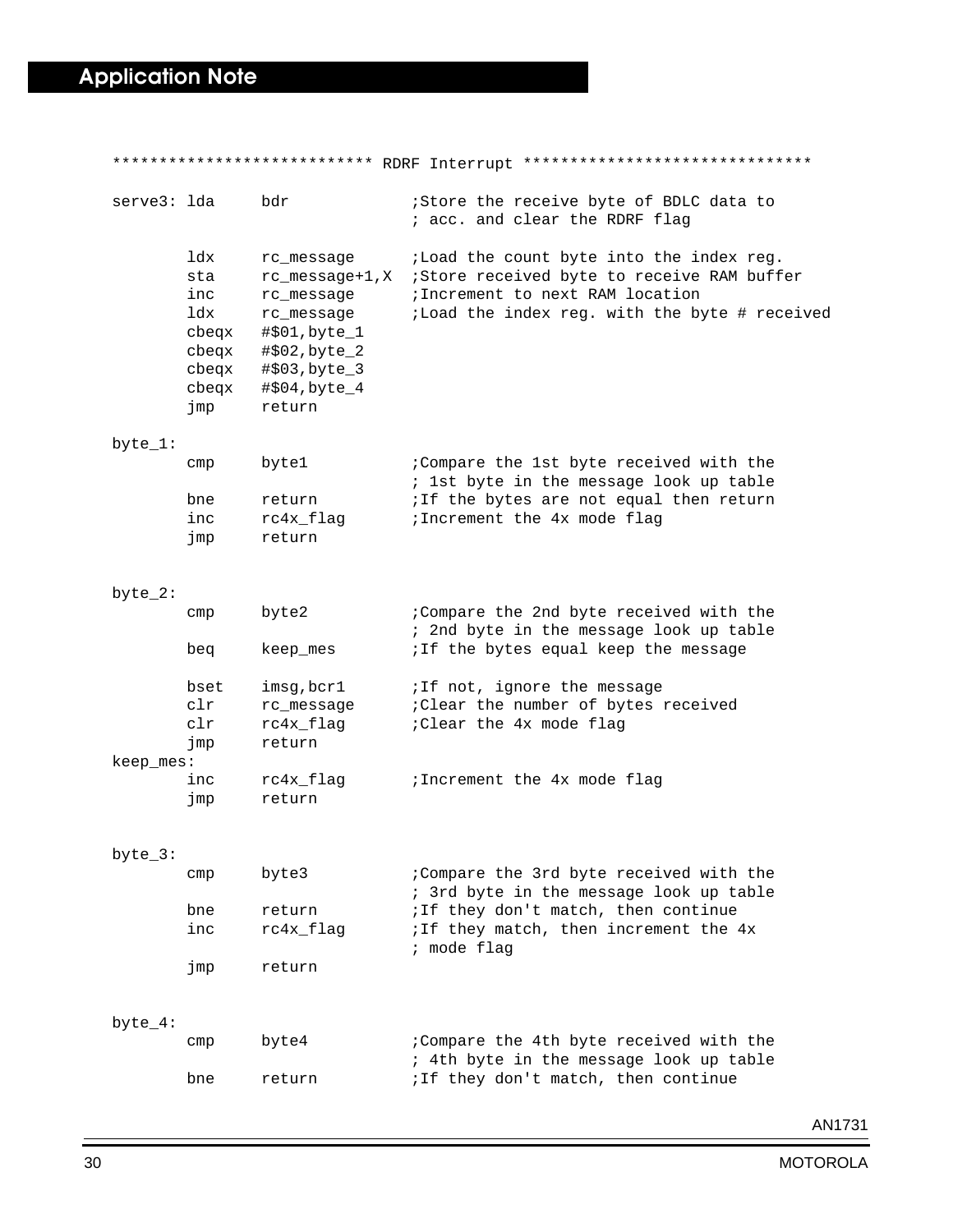**Application Note** General BDLC Driver Routines for J1850 Communication

inc rc4x\_flag ; If they match, then increment the 4x ; mode flag return: ; Pull the H to return to previous operating pulh ; conditions rti \*\*\*\*\*\*\*\*\*\*\*\*\*\*\*\*\*\*\*\*\*\*\*\*\*\*\* TDRE Interrupt \*\*\*\*\*\*\*\*\*\*\*\*\*\*\*\*\*\*\*\*\*\*\*\*\*\*\*\*\*\*\* serve4: lda tx message ;Load the acc with the number of bytes ; that have been transmitted cbeq tdre cnt, txdone ; Compare it with the number of total ; bytes in the message to transmit, ; branch if equal ; Increment transmit byte counter  $inc$ tdre\_cnt ldx tdre\_cnt ;Load the number of the byte to transmit ; in the index reg. lda bdr sta ;Transmit byte ret4 ;Jump to return bra txdone: bset teod, bcr2 ;Transmit an EOD on the bus ret4: pulh ; Pull the H to return to previous operating ; conditions rti ;Return from the interrupt \*\*\*\*\*\*\*\*\*\*\*\*\*\*\*\*\*\*\*\*\*\*\*\*\*\*\*\* LOA Interrupt \*\*\*\*\*\*\*\*\*\*\*\*\*\*\*\*\*\*\*\*\*\*\*\*\*\*\*\*\*\*\* serve5: inc loa\_flag ; Increment the loa flag retx\_flag ; Increment retransmit flag because a LOA inc ; occurred during arbitration  $clr$ tdre cnt :Clear transmit byte counter ; Pull the H to return to previous operating pulh ; conditions ;Return from the interrupt rti \*\*\*\*\*\*\*\*\*\*\*\*\*\*\*\*\*\*\*\*\*\*\*\*\*\* CRC Error Interrupt \*\*\*\*\*\*\*\*\*\*\*\*\*\*\*\*\*\*\*\*\*\*\*\*\*\*\*\* serve6: clra : Check if the CRC error occurred during cbeq tdre cnt, rec6 ; message reception from another node. ; If so, jump to rec6 clr tdre\_cnt :Clear the transmit byte count retx\_flag ; If not, then retransmit the message inc : CRC error occurred while receiving a  $rec6:$ ; message from another node :Clear the 4x mode flag  $clr$ rc4x\_flag clr rc\_message :Clear the receive byte count

AN1731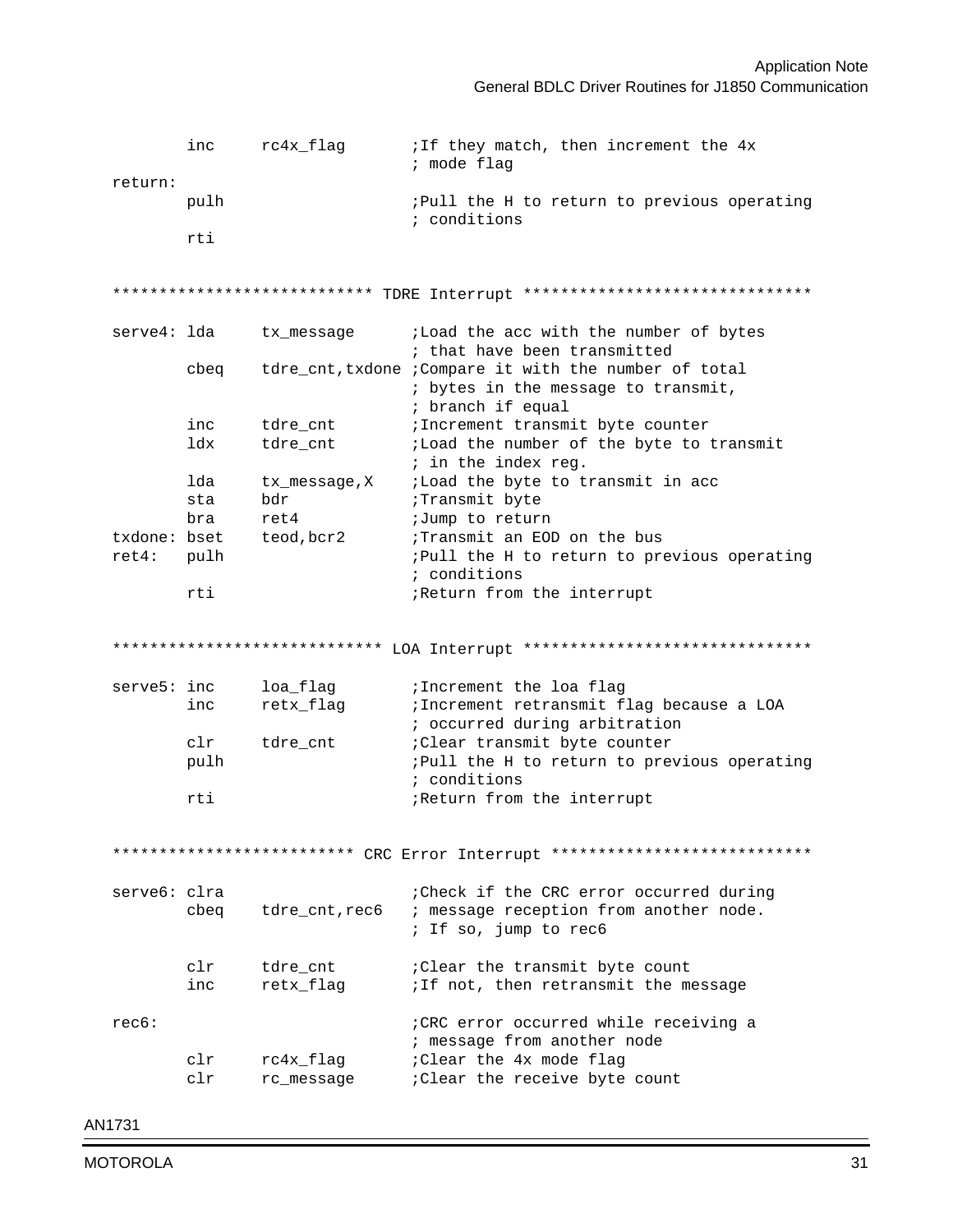**Application Note** 

|              |                         |                |      | ;*User may want to add s/w here*                                           |
|--------------|-------------------------|----------------|------|----------------------------------------------------------------------------|
|              | pulh                    |                |      | ; Pull the H to return to previous operating                               |
|              |                         |                |      | ; conditions                                                               |
|              | rti                     |                |      | ;Return from the interrupt                                                 |
|              |                         |                |      |                                                                            |
|              |                         |                |      |                                                                            |
|              |                         |                |      | *********************** Symbol Invalid Interrupt ************************  |
| serve7: clra |                         |                |      | : Check if the Sym Inv error occurred during                               |
|              | cbea                    | tdre cnt, rec7 |      | ; message reception from another node.                                     |
|              |                         |                |      | ; If so jump to rec7                                                       |
|              |                         |                |      |                                                                            |
|              | clr                     | tdre_cnt       |      | :Clear the transmit byte count                                             |
|              | inc                     | retx_flag      |      | ; If not, then retransmit the message                                      |
|              |                         |                |      |                                                                            |
| rec7:        |                         |                |      | :Inv Sym occurred while receiving a                                        |
|              |                         |                |      | ; message from another node                                                |
|              | c1r                     | rc4x_flag      |      | ; Clear the 4x mode flag                                                   |
|              | clr                     | rc message     |      | ; Clear the receive byte count                                             |
|              |                         |                |      | ;*User may want to add s/w here*                                           |
|              | jsr                     | eof_delay      |      | ;Delay for the eof to be generated                                         |
|              | pulh                    |                |      | ; Pull the H to return to previous operating                               |
|              |                         |                |      | ; conditions                                                               |
|              | rti                     |                |      | ;Return from the interrupt                                                 |
|              |                         |                |      |                                                                            |
|              |                         |                |      | *************************** Wake Up Interrupt **************************** |
|              |                         |                |      |                                                                            |
| serve8: pulh |                         |                |      | ; Pull the H to return to previous operating                               |
|              |                         |                |      | ; conditions                                                               |
|              | rti                     |                |      | ;Return from the interrupt                                                 |
|              |                         |                |      |                                                                            |
|              |                         |                |      |                                                                            |
|              |                         |                |      |                                                                            |
| *****        |                         |                |      | *****<br>Message Look Up Table                                             |
|              |                         |                |      |                                                                            |
|              |                         |                |      |                                                                            |
|              |                         |                |      | * These are the bytes that have to be received in order to switch the part |
|              | * into 4x receive mode. |                |      |                                                                            |
|              |                         |                |      |                                                                            |
|              |                         |                |      |                                                                            |
| $mode_4x$    |                         | fcb            | \$04 |                                                                            |
| byte1        |                         | fcb            | \$6c |                                                                            |
| byte2        |                         | fcb            | \$55 |                                                                            |
| byte3        |                         | fcb            | \$01 |                                                                            |
| byte4        |                         | fcb            | \$04 |                                                                            |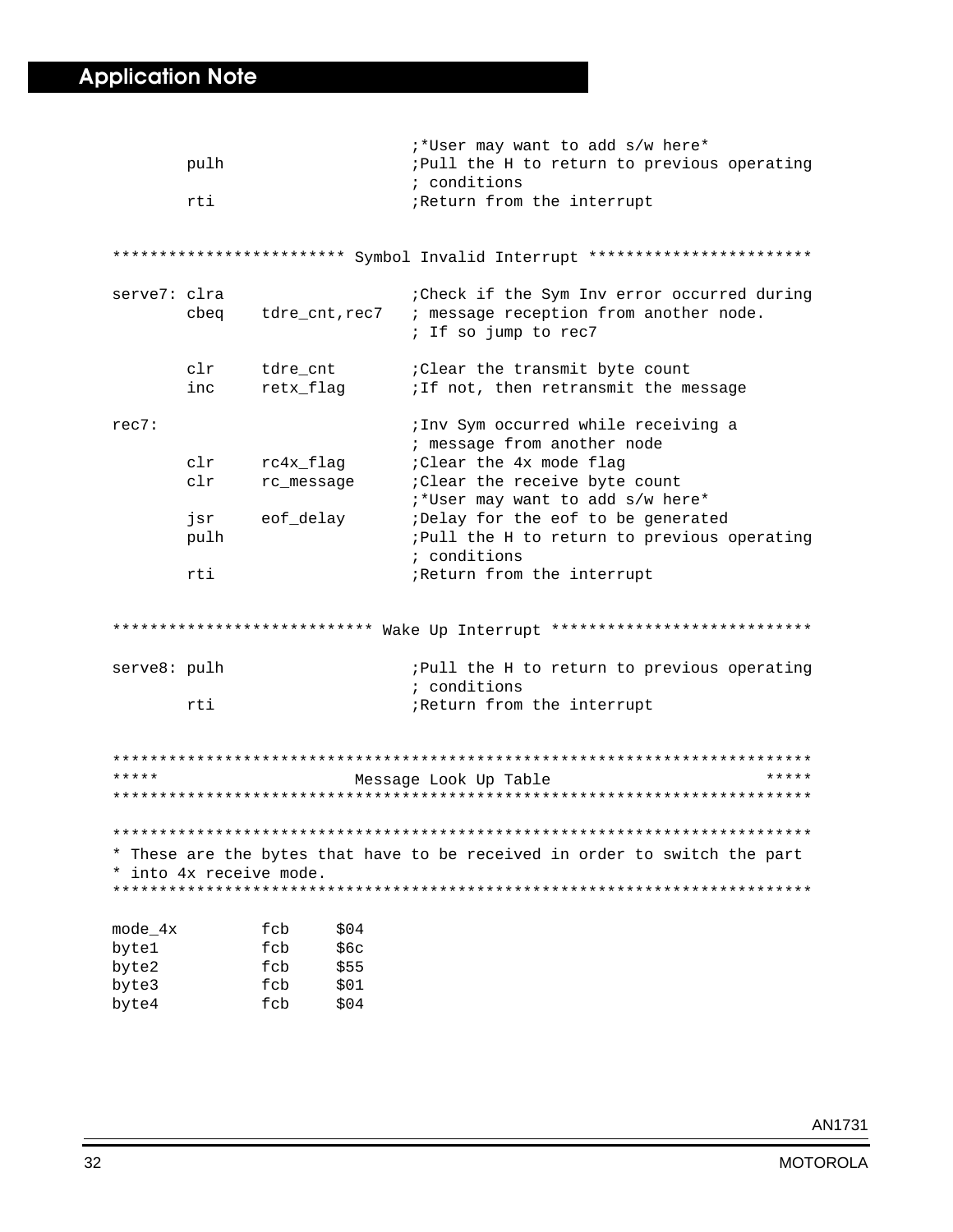| ***** |            |                      | MC68HC08AS20 Reset Vectors   | ***** |  |  |  |  |  |  |
|-------|------------|----------------------|------------------------------|-------|--|--|--|--|--|--|
|       |            |                      |                              |       |  |  |  |  |  |  |
|       | org<br>fdb | bdlc vec<br>bdlc int | <i>BDLC</i> interrupt vector |       |  |  |  |  |  |  |
|       | org<br>fdb | reset<br>start       | Reset interrupt vector       |       |  |  |  |  |  |  |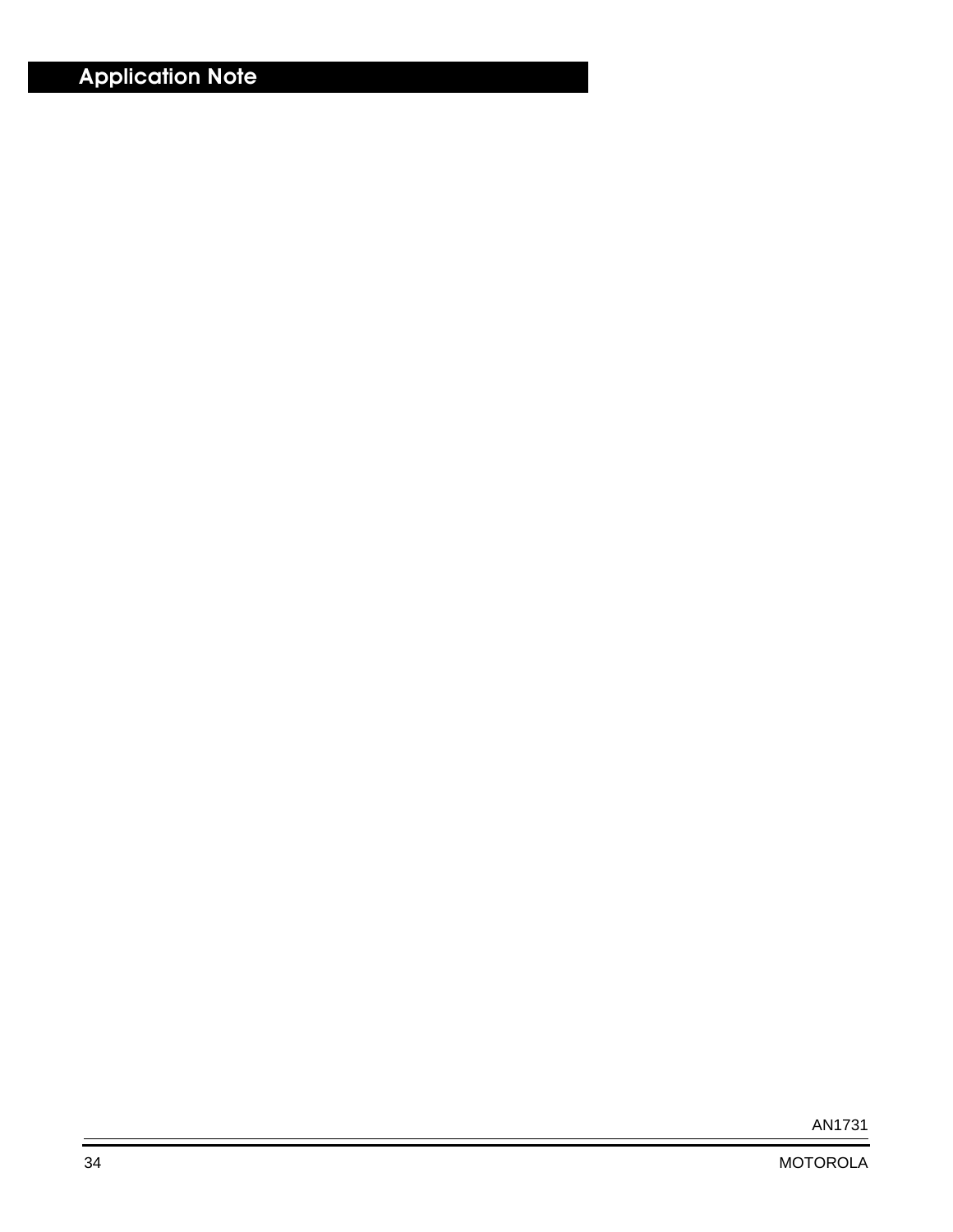AN1731